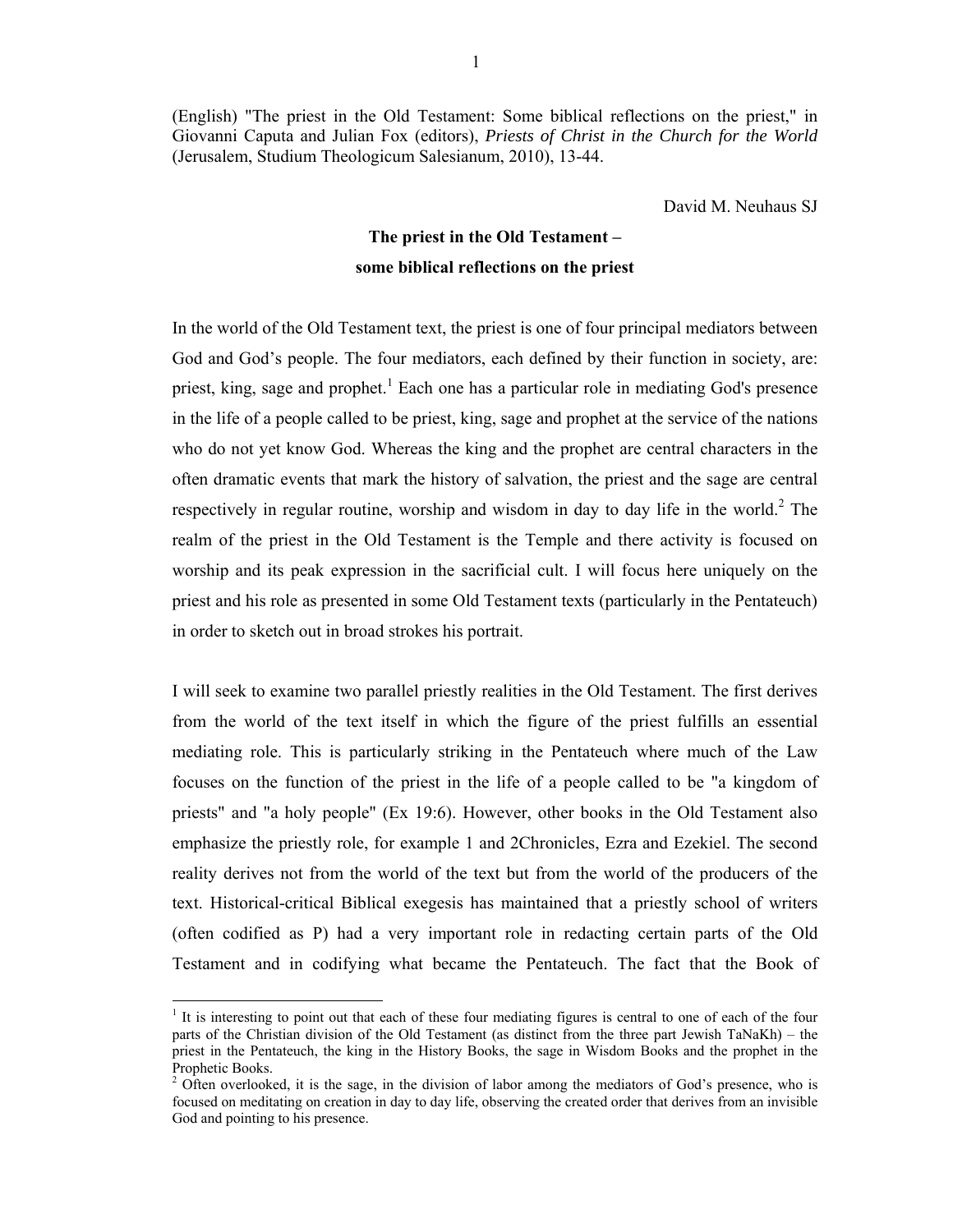Leviticus constitutes the center of the Pentateuch is one consequence of the prominence of this role.

In the following article these two realities: the presence of the priest in the world of the text and the presence of a priestly writer/s among the producers of the Old Testament, will be integrated.

### **1. A priestly theology of holiness**

A key term for understanding the role of the priest in the Old Testament is "holiness". The refrain in Leviticus is "You shall be holy for I the Lord your God am holy" (cf. Lev 11:44- 45, 19:2, 20:26). God is holy and the priest is made holy (consecrated) for his service: "Now this is what you shall do to them to consecrate (make holy) them so that they may serve me as priests" (Ex 29:1, cf. 40:13-15).

What is holiness? The word "holy" is far from conceptually clear as W. Brueggemann has commented:

> The term has such rich and varied usage precisely because it seeks to articulate what is most characteristic and therefore most hidden and inscrutable about God.<sup>3</sup>

God is totally other in the priestly conception, wholly separate from the world that he has created and the human person who seeks to worship him. Holiness is godliness, the quality that is consistent with God. However, it is this quality that the human person, although totally separate from God, is called to emulate. According to the priestly conception, holiness is incompatible not only with sin (intentional or unintentional contravention of God's will) but also with uncleanness (states of embodied being (including certain physical disorders) that suggest the imperfection of the human world). Categories of holiness and cleanliness often seem to conflict with modern consciousness that resists the seemingly arbitrary character of dividing nature into categories of holy/common or clean/unclean. Yet, the vocation of the Old Testament priest depends on just such acts of separation.

 3 W. BRUEGGEMANN, *An Introduction to the Old Testament* (Louisville, Jon Knox Press, 2003), 67.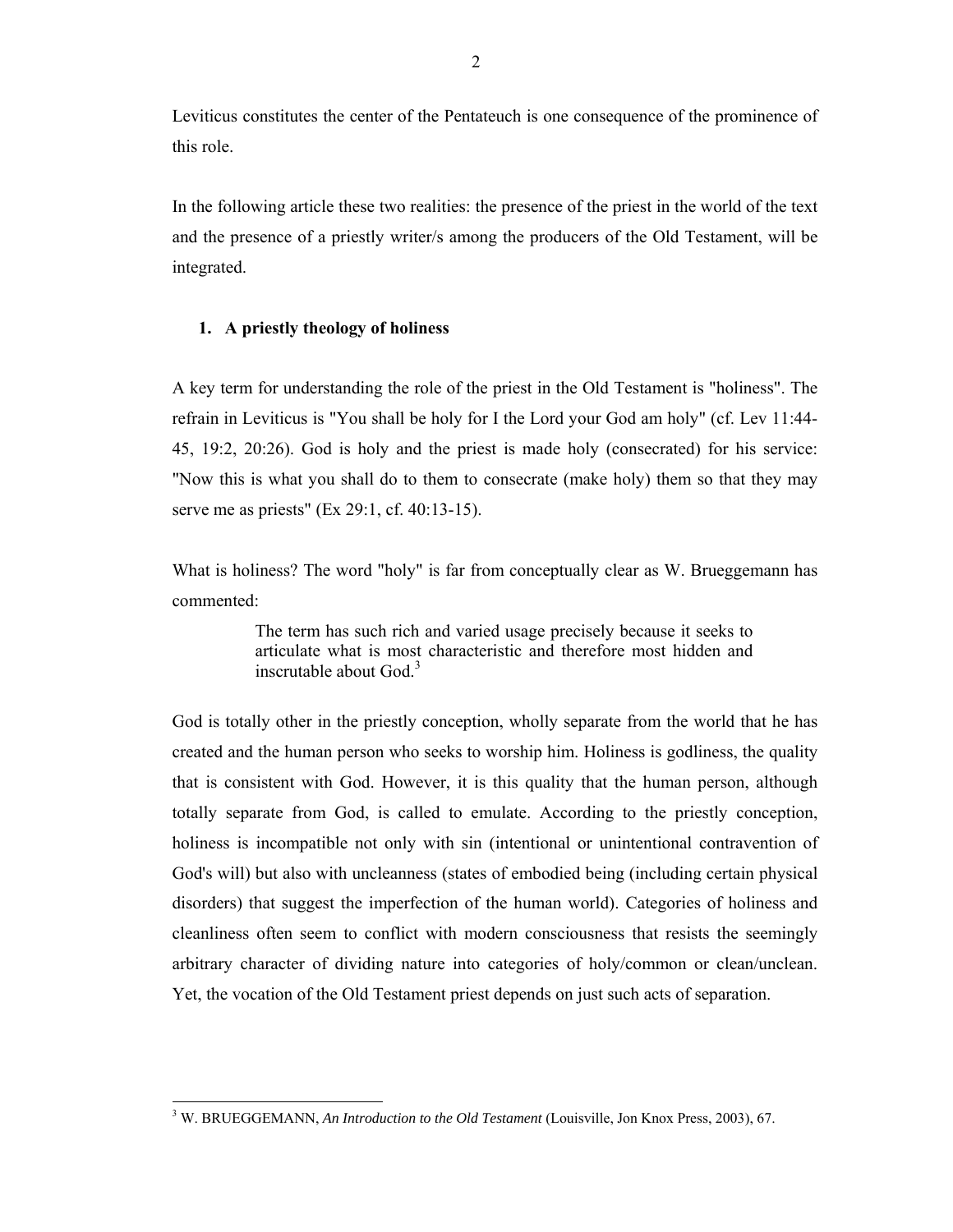The priest's function is described in detail in Leviticus, a book that has many commandments and almost no narrative. God speaks directly to Aaron, the proto-priest, explaining the role of the priest:

> You are to distinguish between the holy (קודש) and the common (חול), and between the unclean (טמא) and the clean (טהור); and you are to teach the people of Israel all the statutes that the Lord has spoken to them through Moses (Lev  $10:10-11$ ).<sup>4</sup>

The two verbs used here are essential to understand the role of the priests in forming a holy people for a holy God: to distinguish and to teach. The verb translated as "to distinguish" by the NRSV is in Hebrew (הבדיל), which is often translated as "to separate". It refers here to making a clear distinction between the holy and the common and the clean and the unclean. G. Wenham explains:

> Everything that is not holy is common. Common things divide into two groups, the clean and the unclean. Clean things become holy when they are sanctified. $5$

The role of the priest is thus to make clear distinctions: to sanctify what can become holy and to know what cannot become holy. The priest must then also become the teacher of holiness. The verb in Hebrew (הורות" (to teach" is derived from the same root as the Hebrew word Torah (תורה), which refers to the entire teaching or law of Moses.

Historical-critical research as it has developed in the past three centuries has outlined the identity of a priestly contributor to the writings of the Old Testament, particularly within what make up the Pentateuch. $<sup>6</sup>$  The priestly writings are to be found in parts of Genesis,</sup> Exodus, Leviticus and Numbers. Without entering into the complex question of authorship, the canonical center of the Pentateuch (probably redacted itself by the priestly school) is the Book of Leviticus, supreme expression of a priestly perspective, and the texts that precede it in the Book of Exodus (25-31 and 35-40) that describe the construction of the Tent of Meeting. This same research has also revealed the priestly contours of the first text in the Bible (Gen 1:1-2:4a), attributed to P. This initial and foundational text provides us

<sup>&</sup>lt;sup>4</sup> It is significant that in the Book of Ezekiel, the prophet rages against the priests because they have betrayed exactly this vocation: "Its priests have done violence to my teachings and have profaned my holy things; they have made no distinction between the holy and the common, neither have they taught the difference between the unclean and the clean…" (22:26).

 $^5$  G. WENHAM, *The Book of Leviticus* (Grand Rapids, Wm. B. Eerdmans, 1979), 19.

<sup>&</sup>lt;sup>6</sup> The Priest source seems to have its source in the second half of the sixth century and later when the exiles returning to the land under Persian rule were restoring the Temple in Jerusalem and its sacred cult.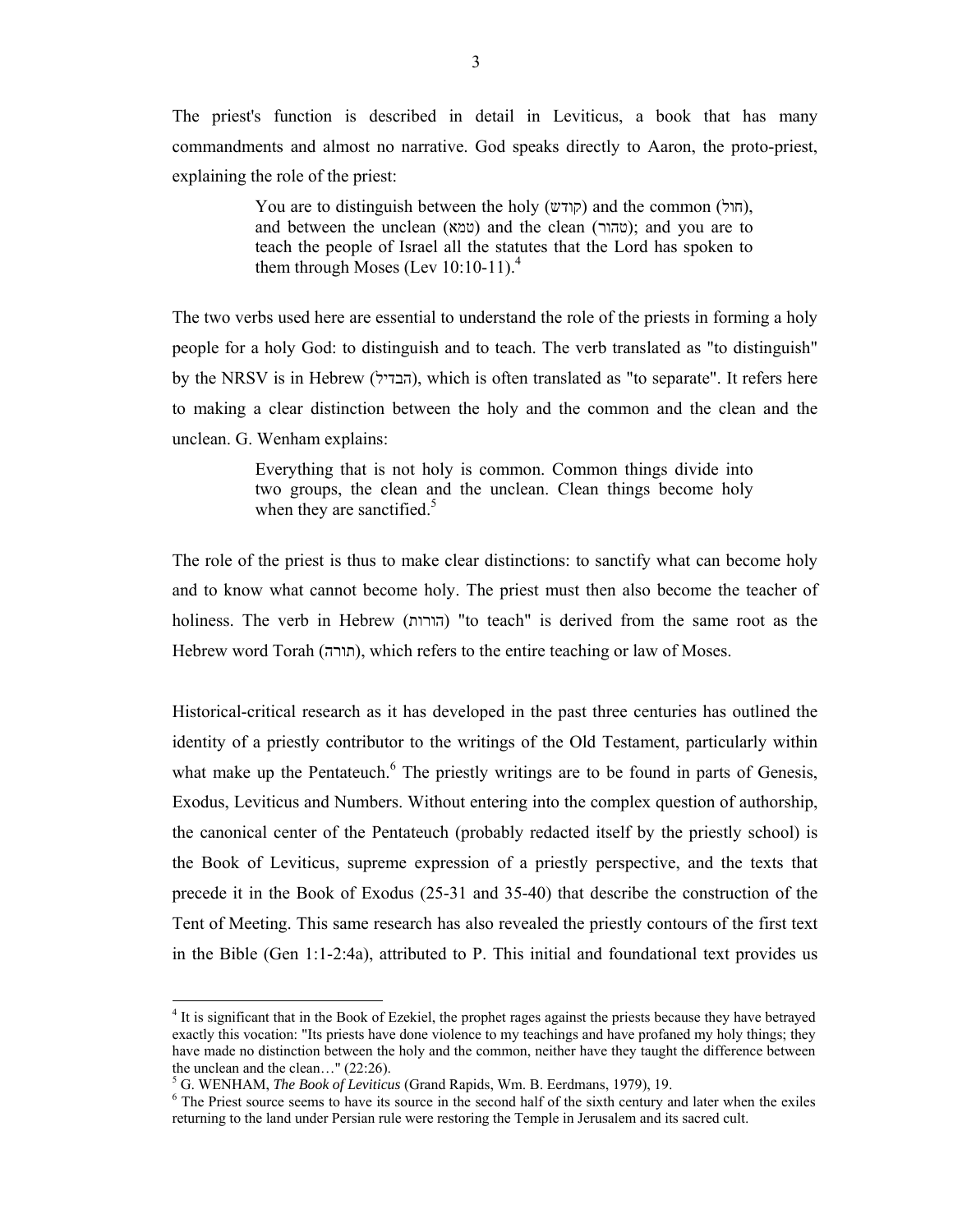with an important introduction to the priestly role in the Bible. In P's Creation narrative, the startling expression "image and likeness" (ודמות צלם (to describe the human's relationship to God is introduced.

> Then God said, "Let us make humankind in our image, according to our likeness (כצלמנו כדמותנו); and let them have dominion over the fish of the sea, and over the birds of the air, and over the cattle, and over all the wild animals of the earth, and over every creeping thing that creeps upon the earth." So God created humankind in his image, in the image of God he created them; male and female he created them (Gen 1:26-27).

The expression is all the more surprising in the light of the Priestly conception of a God totally other in his holiness. This is a strikingly visual representation of the priestly insistence that the human person is to be "holy" as God is "holy". What is described here is the very imprint of the *imitatio Dei* that the human is called to take on as a life project. The created order is imprinted with the divine will of the Creator; however the Creator God speaks to the human person, making his will explicit in the commandment  $-$  a verbal enunciation of his will. The five imperatives given to the human person in the first creation account: be fruitful, multiply, fill the earth, subdue it and rule the creatures (Gen 1:28) constitute a program that empowers the human person. This is often (undoubtedly correctly) understood as a presentation of the human person as viceroy of the one, true king. However, here I would like to suggest that the Holy God is also forming "a kingdom of priests and a holy people" who will maintain creation in its holy state by filling the earth with God's image and likeness.<sup>7</sup> The divine act of commanding is central in the first part of the Old Testament, known as the Torah. This Torah, probably edited by a priestly elite in the Persian period, emphasizes the central sanctification role of the priest in the holiness program for Israel.

Before arriving at a notion of a priestly elite, the canonical narrative within the Pentateuch presents a series of receding circles of priesthood. Adam and his descendants the sons of Adam constitute a first extensive circle that comprises all humanity with the mission to make holy. The human person in Gen 1 might be conceived of as the priest of creation. S/he is separated from the rest of the creatures by being created in the image and likeness

 $7$  Within this context, one might understand the sin of the people of Babel. They construct a city and a tower lest they "be scattered abroad upon the face of the whole earth" (Gen 11:4), thus refusing to fill the earth. The Church's first Pentecost (cf. Ac 2:1-11) is the opposite movement, setting out to fill the earth with the holiness of God's image and likeness in Jesus.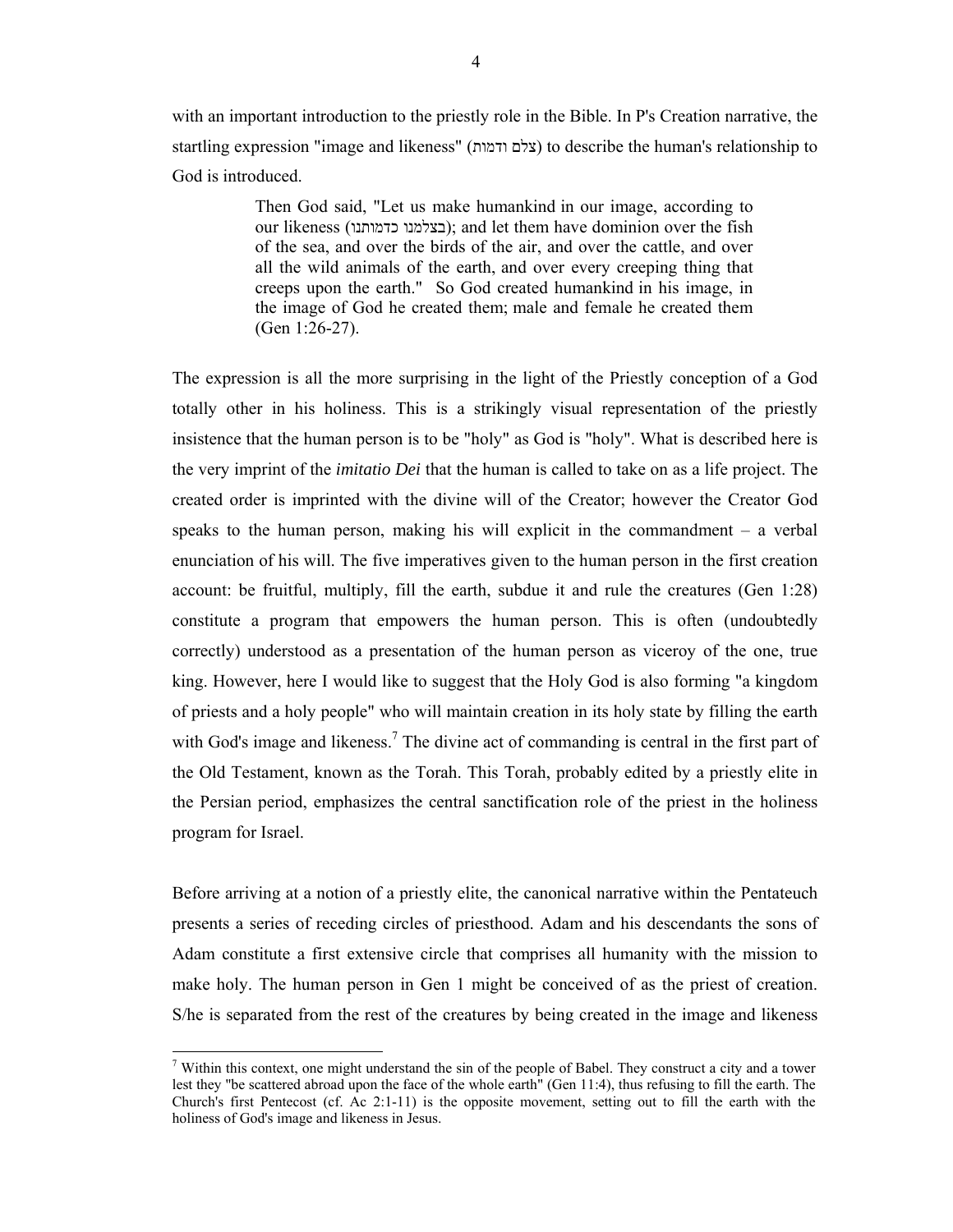of the Creator, blessed with a unique series of commandments that express the divine will and then introduced into the reality of holiness through the Sabbath day. The first use of the verb "to make holy" (קדש) is not for a material object but for time, the Sabbath. The Sabbath is then a Temple in time that precedes the Temple in space.<sup>8</sup> In fact, for Adam the priest, all of creation is a space in which to construct the Temple in time. The sanctification (making holy) of the Sabbath helps us to understand the nature of a separation between "holy" and "common".<sup>9</sup> The six days of the week are not "bad" or "sinful" but the Sabbath day is a conductor to God, a channel of blessing that facilitates God's sharing of his life with the human person despite the abyss of otherness. Sabbath rest is profound communion across unbridgeable difference. Sabbath constitutes the epicenter of the Torah and more specifically the priestly writings. In the Book of Leviticus, the repeated admonition "to keep my Sabbaths" (Lev 19:3, 19:30, 26:2) is matched with the terrible consequences of not keeping the Sabbaths in the menaces that come at the end of the book (Lev 26:34,  $26:43$ ).<sup>10</sup>

The Sabbath is not only the first object of the verb "to make holy" in the Old Testament: "So God blessed the seventh day and sanctified it" (Gen 2:3), it is also the pinnacle of creation, when the human person is in the perfect "image" and "likeness" of God in the act of "rest". The Sabbath is separated from the common days of the week as a day in which the human person might "rest" from work, the imitation of a God Creator who can be free from what he has created. God is not bound by the work of his hands, he can stand back and separate himself from it; the human person is called to emulate him, taking a break from the work of his/her hands in order to commune with the one Creator.

Two dimensions of the Sabbath are revealed in the two versions of the Ten Commandments in the Pentateuch (cf. Ex 20:1-17, Dt 5:6-21).<sup>11</sup> The first version of the

<sup>&</sup>lt;sup>8</sup> The concept of the architecture of holiness" in time rather than in space was developed by the renowned Jewish thinker, A.J. HESCHEL, *The Sabbath: Its meaning for modern man* (New York, Farrar, 1952).

 $9$  It is noteworthy that even when God commands the construction of a holy place, the Tent of Meeting (in Ex 25-31), the commandments for construction of the place end with the overriding commandment to observe the Sabbath. Likewise, when Moses repeats these commandments to the people of Israel (Ex 35-40), he begins the foundation and principle, the Sabbath.

 $10$  This is also the perspective of the Book of Ezekiel, where in the castigation of the priests who do not distinguish between holy and common, clean and unclean, cited above, the prophet then says: "and they have disregarded my Sabbaths, so that I am profaned among them" (Ez 22:26).

 $11$  The narrative logic for this repetition is that the first time the Commandments are given is when the people is at Sinai after the Exodus from Egypt and hear these words from God. The second time is forty years later,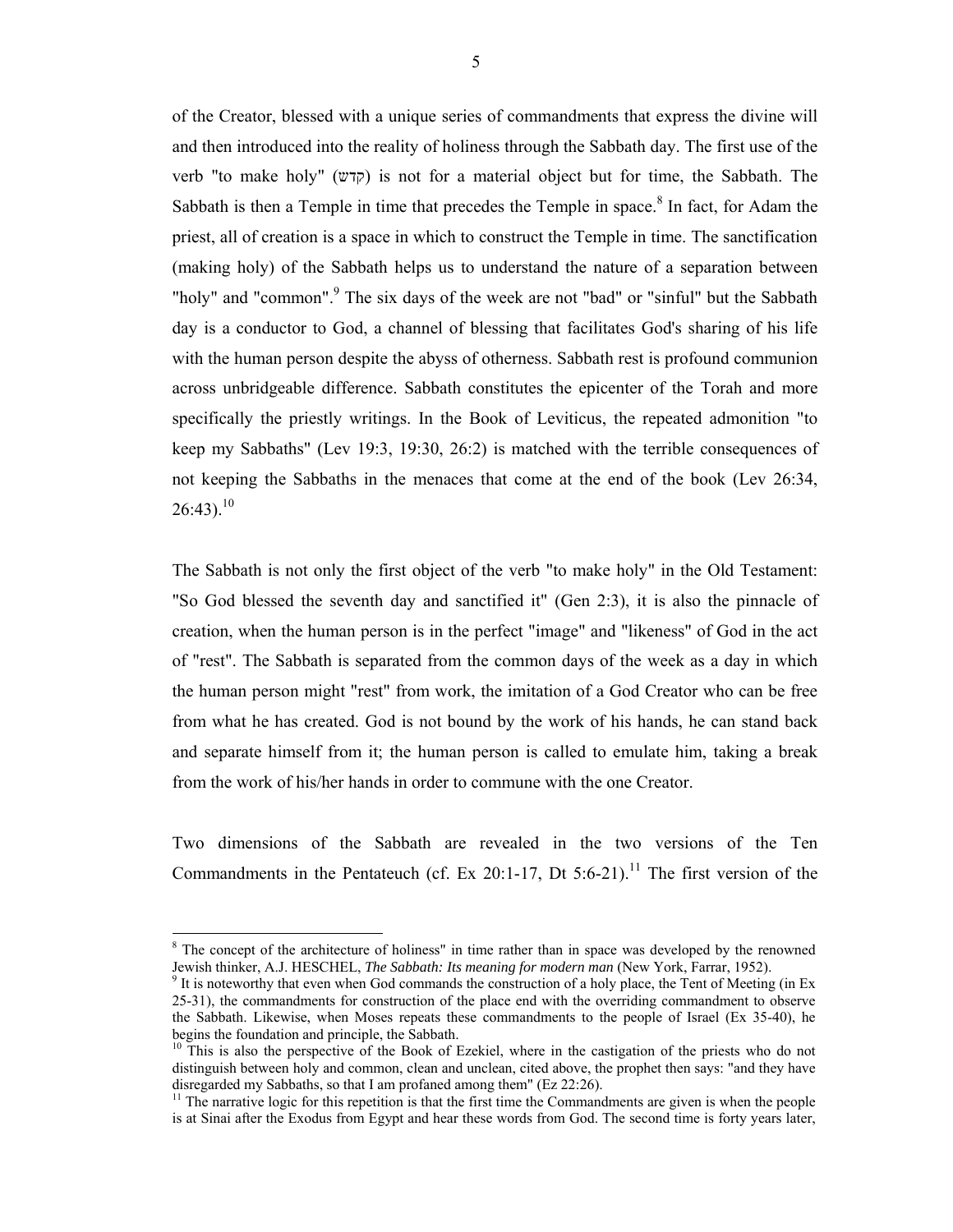Sabbath commandment obligates remembering the Sabbath day and keeping it holy because "in six days, the Lord made heaven and earth, the sea and all that is in them, but rested the seventh day" (Ex 20:11). Here, the Sabbath is a distinct time to live the *imitatio Dei* to which the human person is called. Sabbath is the day for holiness. However, the second version of the Sabbath commandment obligates observing the Sabbath day and keeping it holy because of the need to remember "that you were a slave in the land of Egypt and the Lord your God brought you out from there with a mighty hand and an outstretched arm; therefore the Lord your God commanded you to keep the Sabbath day" (Dt 5:15). Here, the Sabbath is a distinct time to remember the experience of slavery and, at least once a week, to ensure that no person is slave but rather that all, master and slave, man and woman, Jew and Gentile, enjoy the Sabbath rest, because all are created in the image and likeness of God.<sup>12</sup> Sabbath is also the day for egalitarian ethics.

Thus, within the Torah of commandments that are given for holiness, the concern is not uniquely with ritually based cleanliness that enables communion with a holy God but also with justice in human relations, as the Sabbath commandment shows. The commandments combine the vertical relationship with God and the horizontal relationship with neighbor. The intertwining of the two can be clearly seen in chapter 19 of the Book of Leviticus, where the ritual and the ethical form a seamless garment. Holiness must be lived out in both its horizontal and vertical dimensions because God has created the human person in his image and likeness, this being not only a call to holiness in relationship to God but to justice in relationship with all other human persons.

The sons of Adam are excluded from the "kingdom of priests" because of sin even though among them is a first explicitly priestly figure, Enosh son of Seth in whose lifetime "people began to evoke the name of the Lord" (Gen  $4:26$ ).<sup>13</sup> Noah's descendants are likewise excluded because of sin that culminates in the building of Babel, city and tower, despite Noah's priestly acts on entering the ark (discerning among clean and unclean species, Gen 7:2) and on exiting the ark (building an altar and making sacrifice, Gen 8:20). This

when the wilderness generation has perished and the new generation, about to enter the land, is being taught the Law by Moses.

 $12$  The echo with the Pauline egalitarian ethic of life in Christ is deliberate (cf. Gal 3:28).

<sup>&</sup>lt;sup>13</sup> The Hebrew word translated "evoke" here (קרא) shares the same root as the first word in Hebrew in the Book of Leviticus which also gives the name to the book in Hebrew (ויקרא).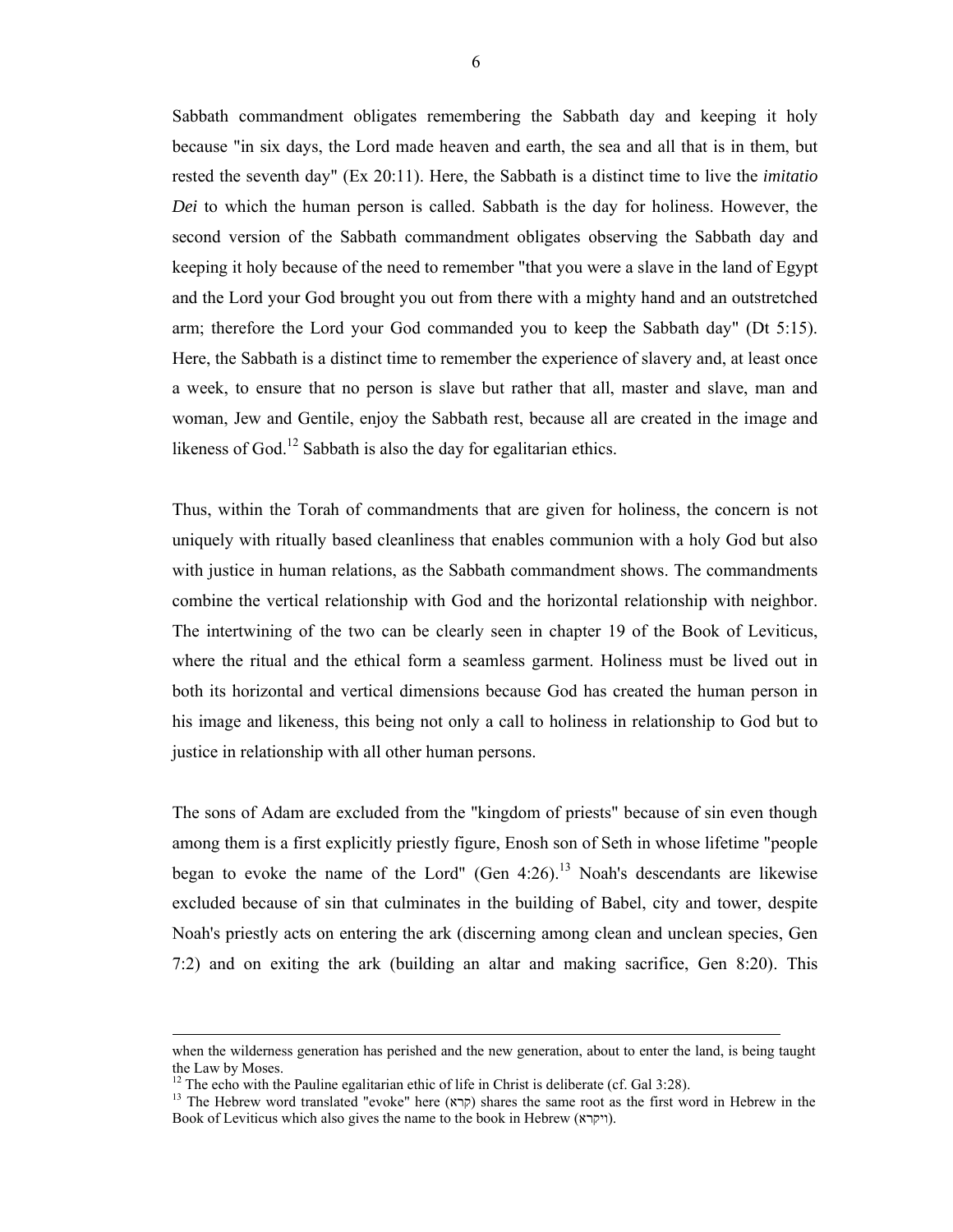increasingly receding priesthood leads to the election of Abraham and his descendants, the people of Israel. The priestly vocation of Israel is explicitly enunciated at Sinai:

> You shall be for me a kingdom of priests<sup>14</sup> (ממלכת כוהנים) and a holy<sup>15</sup> nation (גוי קדוש) (Ex 19:6)

However the birth of Israel in the Exodus-Sinai event does not stabilize the circle of priesthood. It recedes further when the people of Israel celebrate the Golden Calf in Moses' absence on the mountain at Sinai. Moses finds allies for the frightening return of holiness in the tribe of Levi. The Levites wrought terrible vengeance on idolatrous Israel, massacring the people as they went from gate to gate killing son, brother, friend and neighbor. Moses said to them then:

> Today you have ordained yourselves for the service of the Lord, each one at the cost of a son or a brother, and so you have brought a blessing on yourselves this day (Ex 32:29).

The circle of holiness recedes even further at Shittim, in the Wilderness, when Israel worships the Baal of Peor in a festival of pagan orgiastic cult, seduced by the women of Moab/Midian.16 Here it is Pinchas, grandson of Aaron the priest, who wreaks God's vengeance, imposing holiness and God, then says of him:

> (He) has turned back my wrath from the Israelites by manifesting such zeal among them on my behalf… therefore… I hereby grant him my covenant of peace… a covenant of perpetual priesthood ( כהונת ברית עולם), because he was zealous for his God and made atonement (ויכפר) for the Israelites (Num 25:11-13).

The ever receding circle of holiness is directly correlated to the betrayal of holiness of those called to be holy, a tragic reality in the story told in the Pentateuch. However, the priest, instituted to worship and instruct in holiness, must also make atonement for an imperfect people.

The fulfillment of the vocation to be holy as God is holy depends on a strict distinction between things that open up the channel of blessing that God seeks to impart to his children and the things that either do not open up the channel (common and unclean) or indeed

<sup>&</sup>lt;sup>14</sup> The word "priest" (כהן) is used previously in the Bible for priests outside of Israel: Melchizedek, the mysterious priestly figure who encounters Abraham (Gen 14:18) and the priests in Egypt (Gen 41:45.50, 46:20, 47:22.26).

<sup>&</sup>lt;sup>15</sup> This is the first time that this adjective is used in the Bible.

<sup>&</sup>lt;sup>16</sup> The confusion between Midianites and Moabites is a well known feature of the text.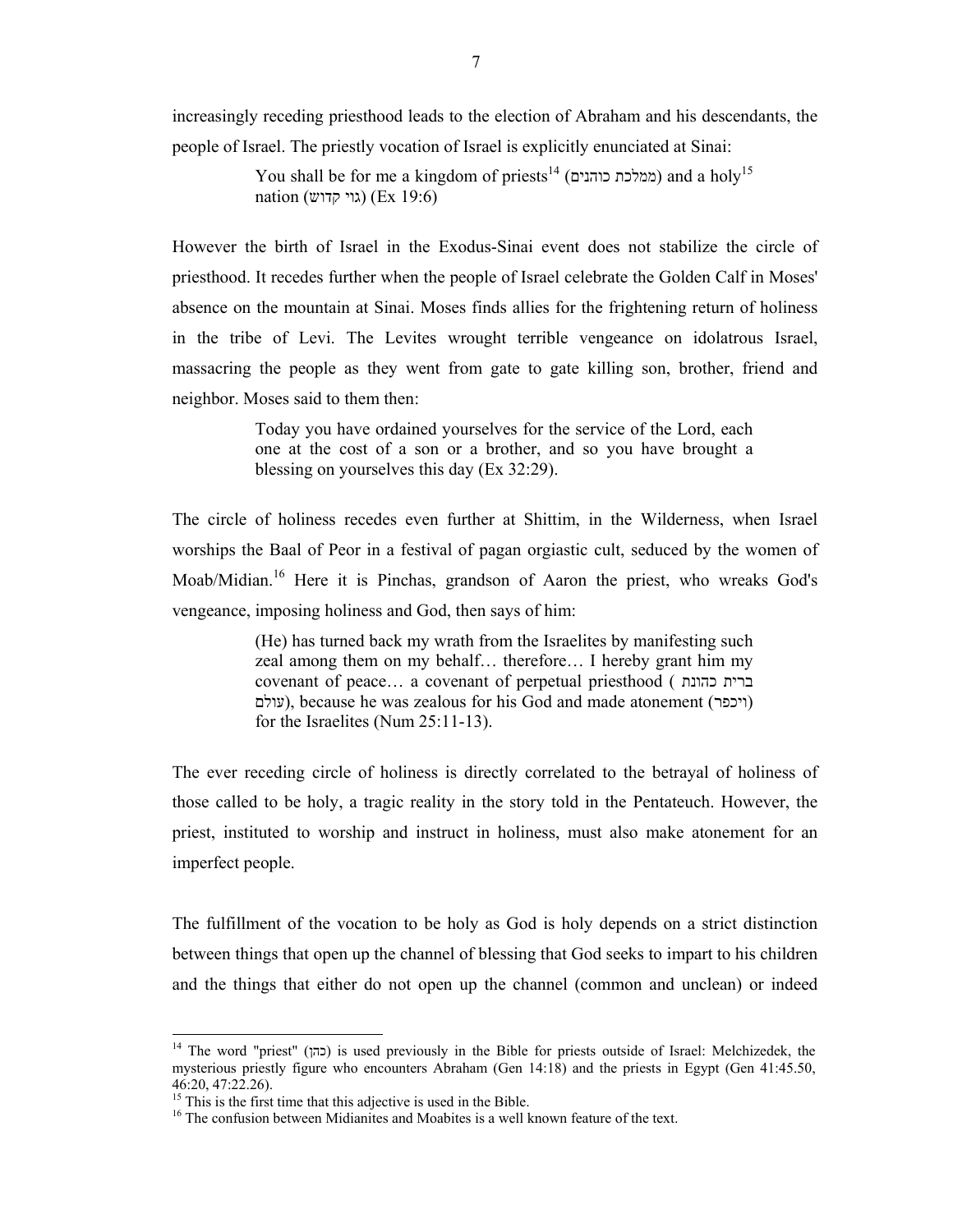obstruct it (sin). The priest must be clear as to what can be made holy (common things that can be sanctified) and what can not be made holy (unclean things). Uncleanness is not the source of danger (it is not endowed with magical destructive power) but it is contagious and must be contained. The danger derives from mixing categories and confusing them. Ultimately, as a priestly vicar of God, the priest is authorized, according to the holy rites ordained by God, to make holy those things that can be made holy and to contain those that cannot and to know the difference between the two. Thus, as mediator of holiness, the priest has two main roles:

- He must prepare the people to be vessels of God's holiness for all, celebrating the rites of holiness and teaching them to distinguish between holy and common and clean and unclean.
- He must preside at rites of atonement, ordained by God, for the uncleanness and sins of the people so that whatever uncleanness has been accumulated and whatever sins have been committed might be washed away and a new start can be made on the path to holiness. Brueggemann points out that the priestly texts are astonishing because they claim that God "has granted Israel a reliable, authorized device whereby Israel can be restored to full relationship with the Lord"**. 17**

#### **2. A priestly theology of order**

 $\overline{a}$ 

The careful distinction between holy and common, clean and unclean makes the priest the preeminent person of order. Order and chaos are important themes in the Bible. The Creator God has in his wisdom created an ordered world, the order of which guarantees its continued existence in harmony and peace. The Bible begins with the priestly text that describes the seven days of God's creation of the world, focusing on the progressive domination of *tohu vavohu*<sup>18</sup>, a primordial chaos, by divinely ordained order initiated by God's word. The human person is custodian of this divine order. Chaos threatens this world as a constant menace that surges out to engulf creation and reduce it to *tohu vavohu*.

<sup>&</sup>lt;sup>17</sup> W. BRUEGGMANN, *Theology of the Old Testament* (Minneapolis, Fortress Press, 1997) 666.<br><sup>18</sup> Difficult to translate, the term is constituted by two words which each refer to an environment that is

inhospitable to human existence, wasteland, emptiness and wilderness.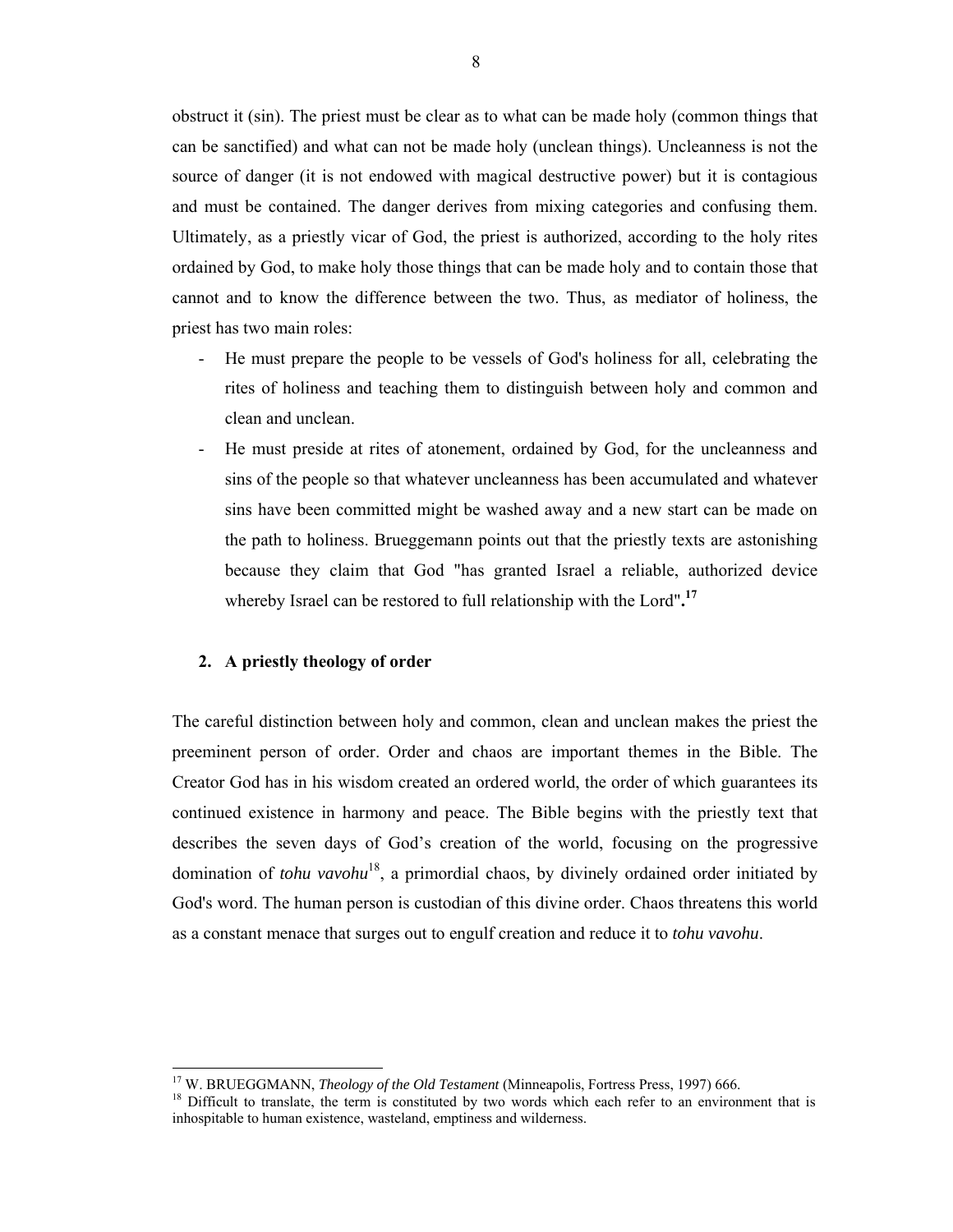The term *tohu vavohu* appears only twice in the Old Testament. The first time it describes the primordial "nothingness" that precedes God's creative activity (Gen 1:2), the NRSV translates the term "formless void":

> The earth was a *formless void* (ובהו תהו (and darkness covered the face of the deep (Gen 1:2a)

The only other time the term is used it describes the chaos into which the world is plunged because of the human person's wrong choices that contradict the divine will (Jer 4:23), the NRSV translates the term "waste and void".

> I looked on the earth, and lo, it was waste and void (תהו ובהו); and to the heavens, and they had no light (Jer 4:23).

Whereas order guarantees life in a fertile land that knows peace, chaos leads to a barren wasteland ravaged by war that is synonymous with death. Creation and de-creation serve here as important moments in the life of God with human beings.<sup>19</sup> Creation is Godordained order and de-creation the consequence of the human choice of chaos.<sup>20</sup> Within the Bible, the priest serves as the representative of God's order *par excellence*.

The priestly text of the Book of Leviticus ends with the blessings and the curses that are consequences of the acceptance or rejection of God's Word. God enunciates the blessings that devolve from the putting into practice of the Torah as follows:

> I will give you your rains in their season, and the land shall yield its produce, and the trees of the field shall yield their fruit (…) And I will grant peace in the land, and you shall lie down, and no one shall make you afraid; (…) I will place my dwelling in your midst, and I shall not abhor you. And I will walk among you, and will be your God, and you shall be my people. I am the Lord your God who brought you out of the land of Egypt, to be their slaves no more; I have broken the bars of your yoke and made you walk erect<sup>21</sup> (Lev 26:4.6.11-13).

Whereas the curses that devolve from the rejection of God's Word are described as follows:

I will set my face against you, and you shall be struck down by your enemies; your foes shall rule over you, and you shall flee though no one pursues you (…) Your strength shall be spent to no purpose: your

<sup>&</sup>lt;sup>19</sup> The third moment is of course the moment of re-creation, God's grace that expresses his fidelity despite human sinfulness. This moment is the return from the Exile of death, a resurrection.

 $20$  This rings out loud and clear in the texts that bring the Pentateuch to a close (Dt 27-34), cf. Dt 30:15-20.

<sup>21</sup> This word in Hebrew (קוממיות (is translated in the NRSV as "erect". It is interesting to note here that this word in Greek (par r hsi a) is the term used by Luke to describe the community after it received the gift of the Spirit at Pentecost (Ac 2:1-11). There it is usually translated "boldly" (cf. Ac 2:29, 4:13.29.31, 28:31).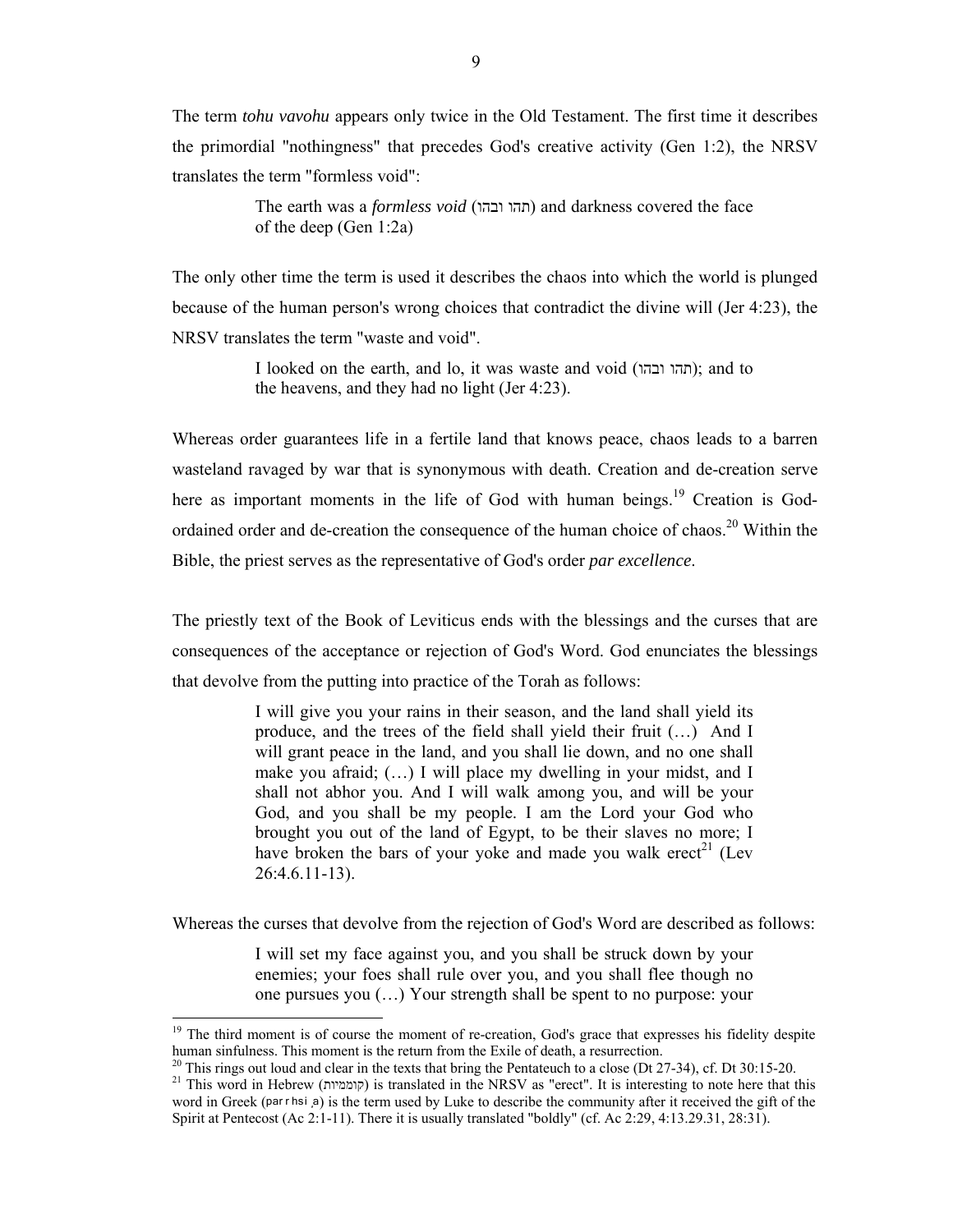land shall not yield its produce, and the trees of the land shall not yield their fruit (…) You shall eat the flesh of your sons, and you shall eat the flesh of your daughters (…) I will devastate the land, so that your enemies who come to settle in it shall be appalled at it. And you I will scatter among the nations, and I will unsheathe the sword against you; your land shall be a desolation, and your cities a waste (Lev  $26:17.20.29.32-33$ <sup>22</sup>

The priest in the Bible is the legitmator, enactor and guarantor<sup>23</sup> of order. The role of the priest is to underline the centrality of worship as the locus for an affirmation of divine order in the face of invasive chaos in the life of the people of God. Just as the cosmos passed from chaos to order by the command of the Creator God, so the Biblical Israelite passes from chaos to order as he or she enters the liturgical space where the acts of worship are enacted. Just as God commanded order for creation, separating the elements, distinguishing one from another; so too the priest within cultic worship engages in a series of actions whereby the faithful receive the assurance of an ordered life. This order evokes the peace and harmony promised by God through the act of creation; the priest gives visible expression to this order within worship. A world that rages against God's order (the world not only of darkness, sin and death but a world that experiences a constant invasion of chaotic uncleanness) finds its counterpoint in the ordered and rhythmed moments of cultic worship. Brueggemann masterfully comments:

> While the temptation to a dualism that divides "life" from "worship" is real, it is important to see that worship models and enacts an alternative world of sanity that prevents Israel from succumbing to the seductive insanities of a world raging against the holiness of (the Lord) the Creator. The priesthood is to protect and guarantee the maintenance of this alternative world wherein Israel could "see" God and see itself differently in the world. $^{24}$

The historical-critical insistence on the priestly identity of the writer of Genesis 1 has borne out the insight of the ancient commentators that the creation of the world finds its echo in the priestly texts about the construction of the Tent of Meeting (or Tent of Witness in the

 $22$  Leviticus presents this desolation as a "Sabbath" (cf. 26:34-35), a consequence of a sinful people not scrupulously observing the sabbaths of the Lord.

<sup>&</sup>lt;sup>23</sup> These three terms are derived from the fascinating discussion of the mediating role of the cult in the life of Ancient Israel in W. BRUEGGMANN, *Theology of the Old Testament* (Minneapolis, Fortress Press, 1997) 650-679.

<sup>24</sup> W. BRUEGGMANN, *Theology of the Old Testament*, 665.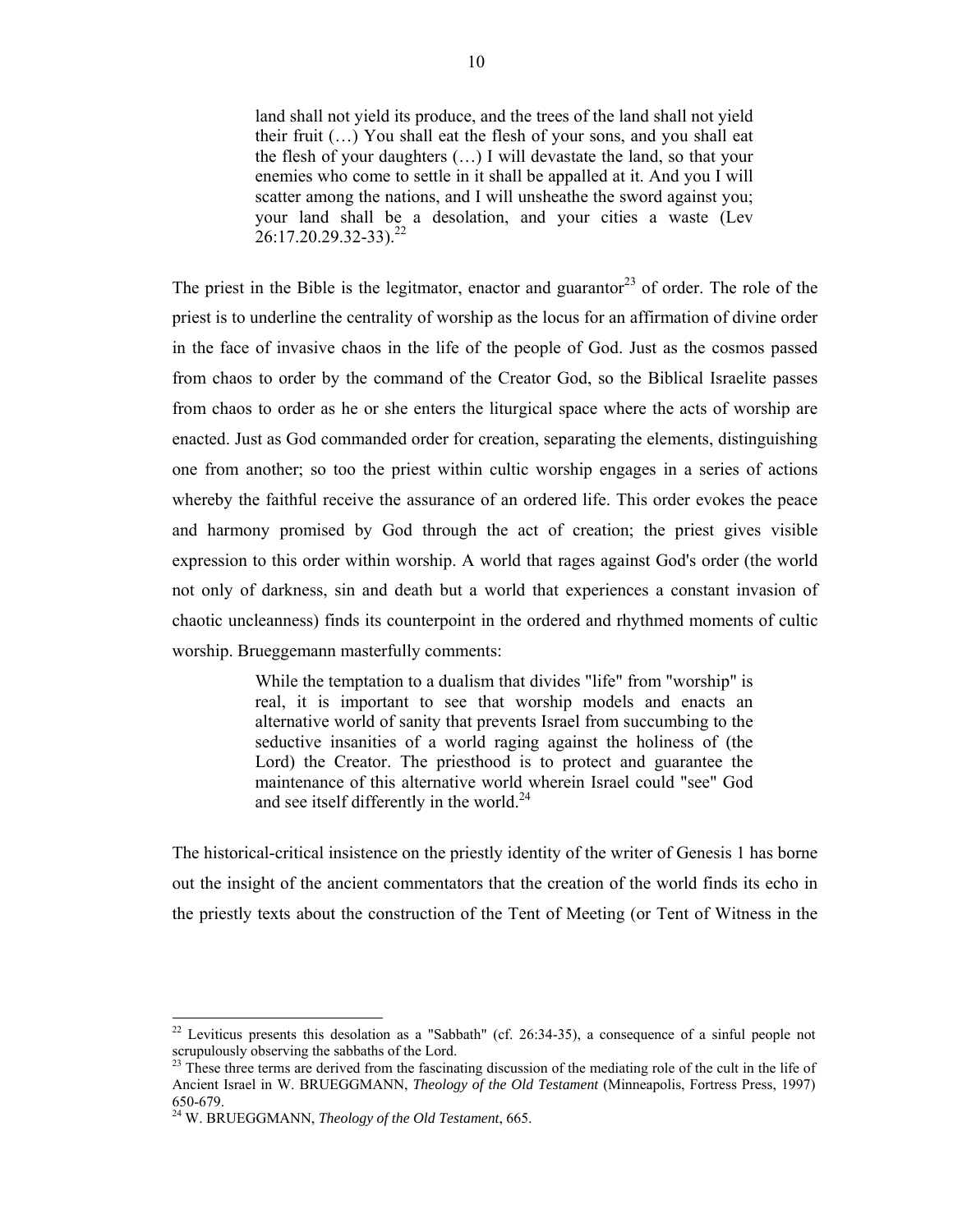ancient Greek translation<sup>25</sup>), a subject that takes up most of the second part of the Book of Exodus (chapters 25 to 31 and 35-40).<sup>26</sup> Thus, in the preparatory acts for worship, the human person becomes co-creator with God, fulfilling his role as vicar of God on earth, constructing a space for the intimate encounter between God and the human person. When the Tent is completed, it becomes, by the supreme grace of God, his dwelling place in the midst of the people:

> Then the cloud covered the Tent of Meeting and the glory of the Lord filled the Tabernacle (Ex 40:34).

 According to Exodus, Israel has been brought out of slavery (עבדות' avdut) in order to engage in worship (עבודה' avoda), these two words sharing a common root. In fact, much of the struggle for liberation is focused on the necessity of clearly distinguishing between an earthly tyrant, Pharaoh, who serves as a grotesque parody of the divine<sup>27</sup>, and the God of Abraham, Isaac and Jacob, the Creator of heaven and earth, who is enthroned in the Tent at the center of Israel's life at the end of Exodus.

The commandments for the construction of the Tent are given twice in Exodus, first God speaks to Moses (Ex 25-31) and then Moses speaks to the people (Ex 35-40), a mediation of the Word that is a sad reminder of Israel's refusal to stand face to face with God at Sinai (cf. Ex 20:18-21). The repeated commandments remind the reader that mediation between God and human is not so much desired by God as imposed by the limits of human nature. The parallels between God's acts of creating heavens and earth, a cosmos given as place for life with God, and the commandments to construct the Tent, a microcosm for life with God that must serve to restore creation to God, are numerous but I will suggest only three such evocative parallels here:

When God concludes the acts of creation, it is said: "And on the seventh day, God finished the work that he had done" (Gen 2:2). The use of the Hebrew verb "finish" (כלה (with the word "work" (מלאכה (is used only three other times in the entire Old Testament, each time referring to the place of cultic worship. At the end of Exodus, when the Tent is completed, it is written that "Moses finished the work" (Ex 40:33).

<sup>&</sup>lt;sup>25</sup> The Masoretic (Hebrew vocalized) text and the Septuagint understand differently the term that defines the tent. The Hebrew has a term that is translated "meeting" whilst the Greek has understood a different term that is translated "witness.

<sup>&</sup>lt;sup>26</sup> One of the most ancient commentators to suggest a parallel between the creation of the world and the building of the Tent of Meeting is Flavius Josephus; see his *Antiquities of the Jews* 3:180-187.

<sup>&</sup>lt;sup>27</sup> The plagues provoked by Pharaoh's increasingly hardened heart are an expression of the world plunged back into an ominous *tohu vavohu*.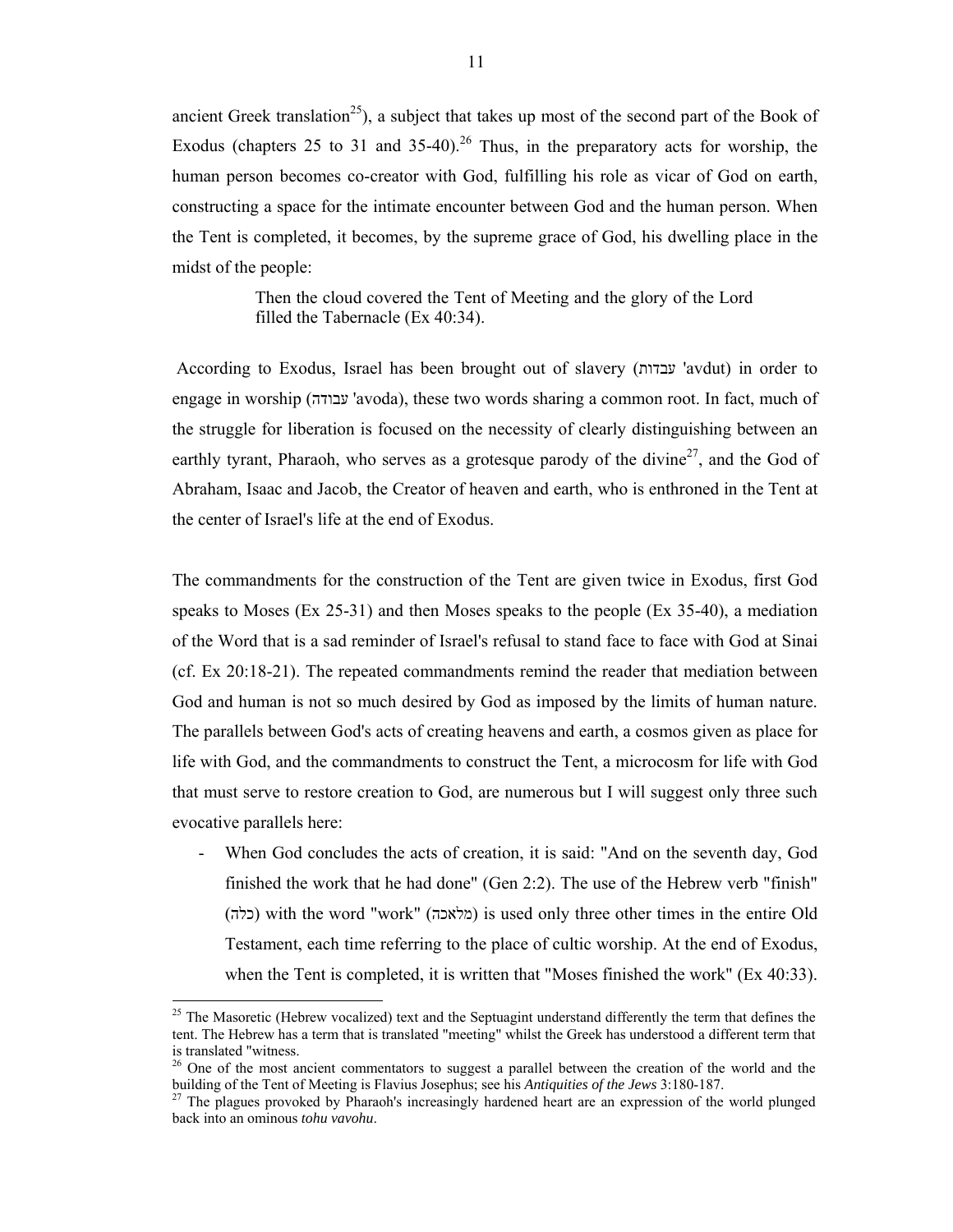Likewise in 1Kings 7:40 and in the parallel text in 2Chr 4:11, when the Temple in Jerusalem is completed, it is written that "Hiram finished all the work that he did for King Solomon".<sup>28</sup> The expression "to finish work (ויכל מלאכה) can be seen then to refer to the completion of a space where holiness will be enacted. The microcosm (Tent/Temple as ordained by God as the center of Israel's priestly life) is not neatly separated from the world but rather sensitizes the worshipper to the ultimate vocation of the world as macrocosm (Creation is desired by God as the space for holy living).

- Another striking parallel between Creation and Tent is that both serve as arenas for human activity, driven by the divine Word that commands holiness as the aim of human life. Creation is brought to its completion by the placing of the human person in its midst and s/he is called to act in the place of God. The Tent too, presented as the place where God dwells, is indeed the place where the human person encounters the God that dwells there. The preparatory rites that precede entrance into the Tent (including the rites of purification, ordination of the priests, etc.) and the cultic rites in the Tent are preparation for going forth from the Tent into the world as emissaries of God's holiness. This will become supremely evident in the prophetic critique of the cult when the rites of holiness do not result in holy living and are then judged as utterly worthless (for example Is 1:10-17, Am 8:1-6). This movement from Tent to world is structurally present in the Book of Leviticus that moves from a first part (1-16) focused on the rites around the Tent, to the second part (17-26) that focuses on holy living in the whole Land of Israel.<sup>29</sup> Rites in the Tent prepare for holy living in the world.
- A further parallel between the creation account at the beginning of the Bible and the commandments to construct the Tent in Exodus is that the final stage of both

 $^{28}$  It is striking that here the expression is attributed to Hiram, King of Tyre, Solomon's technical advisor, and not to Solomon himself as Hiram is a foreign king – technically a Gentile. Wisdom is an attribute of the Gentiles whereas revealed Law is an attribute of Israel. Hiram's parallel in the Exodus account is Bezalel, the master craftsman, who is filled by God "divine spirit, with ability, intelligence and knowledge" (Ex 31:3). Hiram and Bezalel serve as sages skilled in transforming the elements of the cosmos into components of the holy microcosm, in which the priests will enact the sacred rites. Holiness and wisdom, priest and sage, must be closely allied if each is to fulfill its ultimate purpose.

 $29$  Historical-critical exegetes distinguish between a P source and an H (Holiness) source respectively for these two parts of Leviticus. J. Milgrom has commented: "H's main distinction from P is that P restricts holiness to the sanctified persons (priests) and places (sanctuaries) whereas H extends holiness to both its aspects, to persons the entire people of Israel, and to places, the entire promised land," *Leviticus 17-22* (New York, Anchor Bible, Doubleday, 2000), 1397.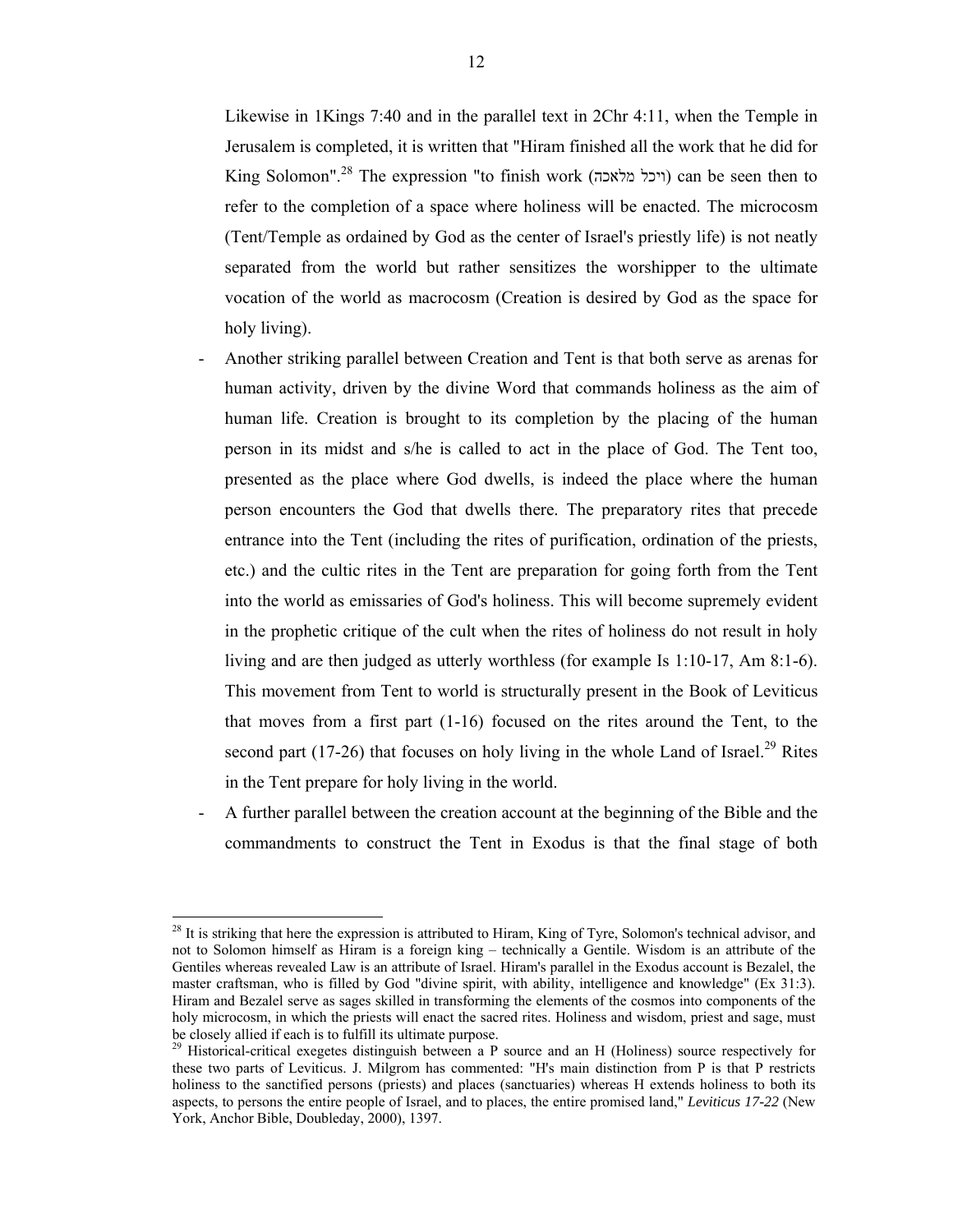creation and the giving of the commandments for construction is the Sabbath.<sup>30</sup> Space gives way to time in both texts, holy place to holy time. Making space for God in time, withdrawing from a world of activity, interiorizes what might remain uniquely exterior with a focus on place. The human person sanctified by intimate communion, must emerge from this communion to sanctify the world.

The priest sees order and chaos as the two poles of existence. Whereas order is represented in worship as ordained by the Creator God, chaos is represented by idolatry. The Old Testament seems at times to be obsessed by the sin of idolatry. False worship threatens the very fundamentals of Israel's election as a holy nation as well as the principles of the created order. This too is presented structurally in the second part of the Book of Exodus where the two versions of the commandments to build the Tent (25-31 and 35-40) are separated from each other by the narrative of the Golden Calf (Ex 32). The Tent is a prefiguration of the Temple that Solomon will build in Jerusalem (1Kg 5-8 ) and the Calf a prefiguration of the two calves that Jeroboam ben Nevat will set up for worship in the Northern Kingdom (1 Kg 12).

The divinely ordained program to construct the Tent and its contents begins with the command to collect the riches that were taken from the Egyptians (Ex 25:1-9) in order to "make me a sanctuary so that I may dwell among them" (Ex 25:8). While Moses is on the holy mountain receiving the instructions to build the Tent, the people come to Aaron and pressure him to build for them a god. Aaron collects these same materials, taken from the Egyptians, and what emerges is a calf, a parody of the Egyptian (or Canaanite) divine bull. The Calf is formed by a people that seeks to be enslaved in Egypt whereas divine worship seeks to form the people as children of God. The battle for the heart of the people continues here between God and Pharaoh. God's anger that would lead to the destruction (the decreation) of the people is staved off by Moses' intercession for the people and so God's grace (re-creation) conquers his anger.

Exegetes have pointed out the similarity between the Golden Calf, constructed by Aaron, brother of Moses, and the contents of the Tent. These similarities are particularly pointed with regard to the "kapporet" (כפורת), of which God says: "There I will meet with you" (Ex

 $30^{\circ}$  Cf. Ex 31:12-18. The commandment to observe the Lord's Sabbaths is taken up at the beginning of the repetition of the laws by Moses to the people, cf. Ex 35:1-3.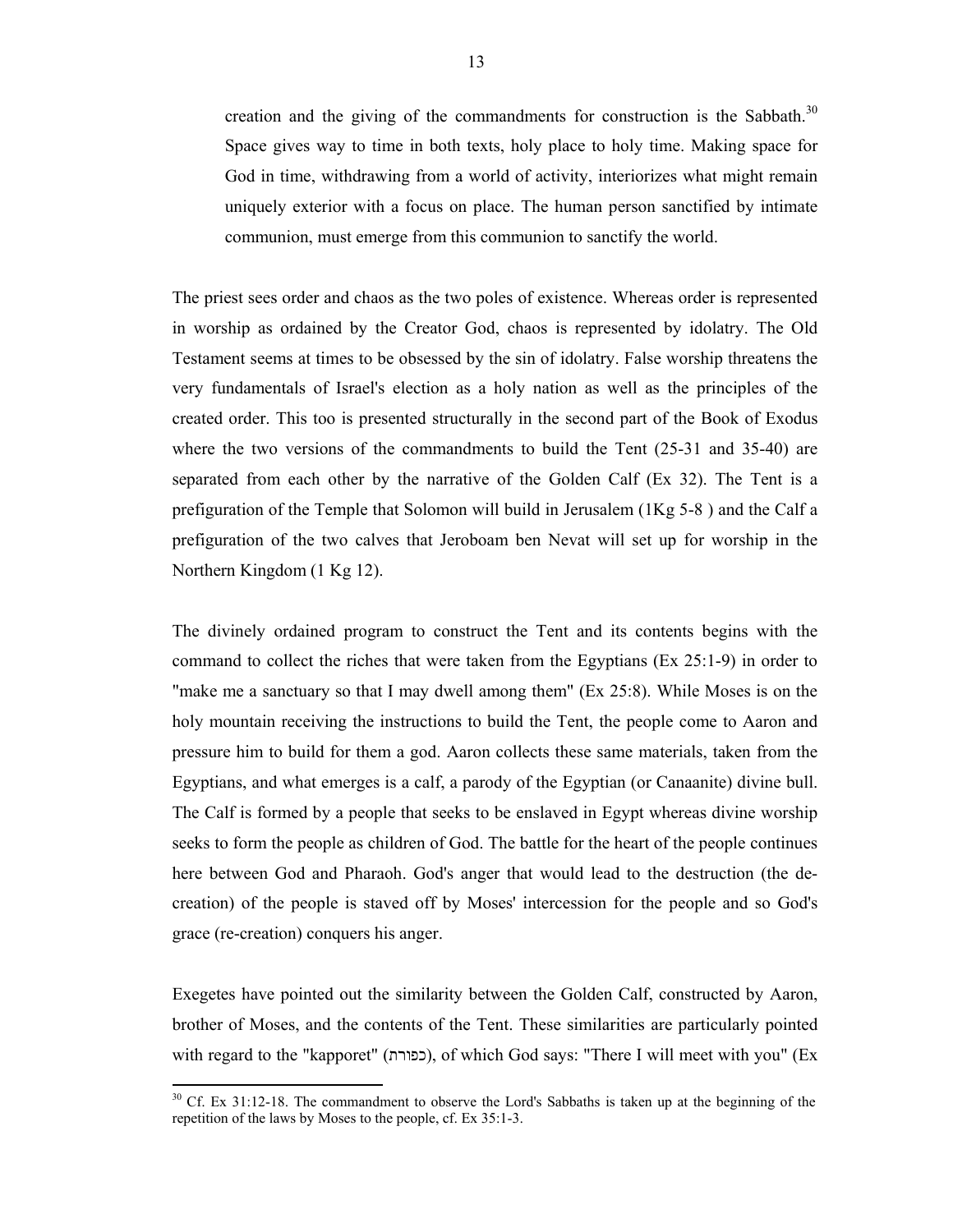25:22). The Hebrew term "kapporet"<sup>31</sup> is derived from the verb "to atone for"<sup>32</sup> (כפר). The significance of the Kapporet is underlined in the description of the central rite in Leviticus, the rite of atonement, performed once a year for the people (Lev 16:13-15). Hartley comments:

> It is at the Kapporet that the most critical blood rites for achieving expiation were performed on the Day of Atonement, for the Kapporet was the cultic line of demarcation between the Lord and his people, the place where God's people might find forgiveness from the transcendent God who manifested his presence in the cloud.<sup>33</sup>

It is interesting to note that it is only in the annual rite of atonement that the Kapporet is mentioned in Leviticus, nowhere else is the word used. It clearly represents a particularly holy object, as God tells Moses to tell Aaron:

> Tell your brother Aaron not to come just at any time into the sanctuary inside the curtain before the mercy seat (kapporet) that is upon the ark or he will die, for I appear in the cloud upon the mercy seat (Lev 16:2).

The Calf is a parody of the Kapporet, the locus of God's presence. Both Calf and Kapporet are made of pure gold and are molded into identifiable forms of creatures (calf and cherubim<sup>34</sup>). The gold is collected from the people, gold that they had taken from the Egyptians on exiting Egypt. In both the rites of the Calf and the rites of the Kapporet it is Aaron who presides. However, whereas the Kapporet is a locus of meeting, the Calf is proclaimed as "your gods<sup>35</sup>" (Ex 32:4) in itself.

The narrative of the Golden Calf is the counter priestly text. It poses the important question of the second half of the book of Exodus: what is the difference between the building of the Tent and the fashioning of the Calf, between worship of God and worship of idols? Ultimately, between order and chaos? The Tent is a space and not an object, an expanse in

 $31$  There is no agreed translation for this term. The NRSV translates the term "mercy seat" but the term is linked to the Hebrew verb "to atone". The LXX translated the word in terms of propitiation. I have decided to transliterate rather than translate.

 $32$  The English word "atonement", composed by the 16<sup>th</sup> century translator of the Bible into English, William Tyndale in order to translate the Hebrew concept, expresses magnificently the basic idea of coming again into the state of being "at – one' with God.<br> $33$  J. HARTLEY, *Leviticus* (Dallas, Word Books, 1992), 235.

<sup>&</sup>lt;sup>34</sup> It is unclear what the cherubim are? Often depicted as winged, mythological creatures, their origin seems to be in the surrounding cultures of Biblical Israel. There are two cherubim and two calves in the places of worship (Dan and Bethel) erected by King Jeroboam in the Northern Kingdom to replace the Temple of Jerusalem (cf. 1Kings 12:28).

<sup>&</sup>lt;sup>35</sup> It is unclear whether this should be translated as singular or plural.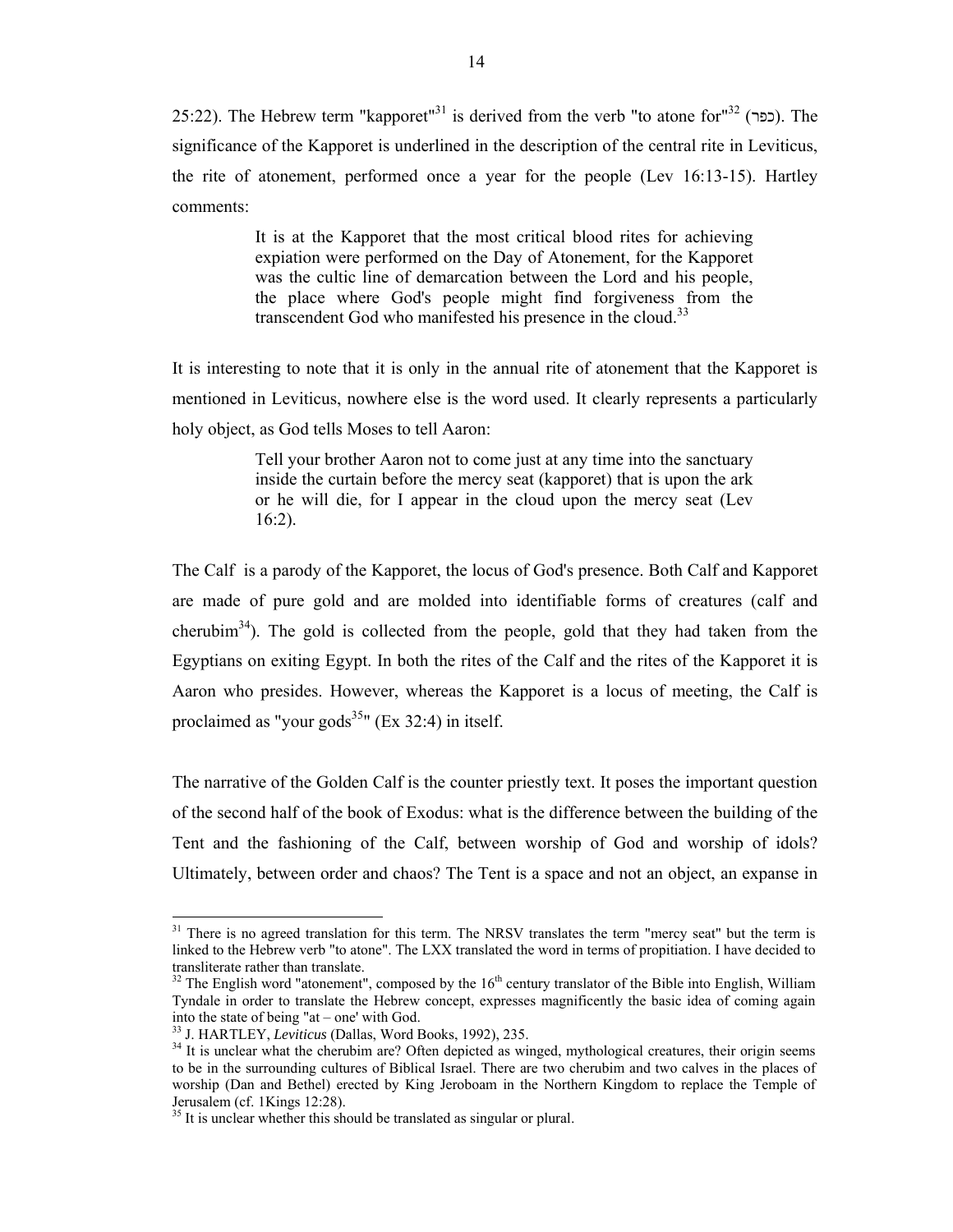which to meet but it is not God himself. The Tent represents Creation – a new creation and a place of holiness. Here the human prepares him/herself for the coming of God into his/her life. The divine liturgy of the priest renders God present sacramentally but there is no ultimate guarantee apart from the fidelity of God to his promise to be present. It is this fear of absence that provokes the forming of the Calf (cf. Ex 32:1). The Calf represents creatures rather than Creation and replaces God with a creature who is unable to be absent, controlled as it is by the human hands who have formed it.

The importance of distinguishing between true and false worship dominates the Old Testament consciousness.<sup>36</sup> Worship, in the priestly consciousness, is the human person's contribution to and affirmation of God as God and his ordained order. True worship in the Tent is a condition for holy living in Creation.

#### **3. A priestly theology of presence**

 $\overline{a}$ 

Ordered sacred cult, according to the priestly perception, culminates in the celebration of the presence of God in the midst of his people. Priestly theology is a theology of divine presence. The promise of God at the very beginning of the commandments to prepare a place for the sacred cult is unequivocal:

> And have them make me a sanctuary, so that I may dwell (ושכנתי ( among them (בתוכם) (Ex 25:8).

The promise is that when the people make the sanctuary, God will dwell among them. Indeed, he dwells among the people consecrated by the act of making a holy space. At the outset, the indwelling among the people is emphasized rather than God's dwelling in the sanctuary. The promise of God's presence is expressed here by the verb "to dwell" (שכן (שכן (שכן ( $\alpha$ which shares the same root with the word *mishkan* (משכן, translated in the NRSV as "tabernacle").<sup>37</sup> The word "tabernacle" (משכן) is used for the first time in the Biblical text in the verse that follows the one that contains God's promise: "In accordance with all that I show you concerning the pattern of the tabernacle (משכן) and of all its furniture, so you

<sup>&</sup>lt;sup>36</sup> This is central in the New Testament too and can be seen as a central theme in the Book of Revelation.

<sup>&</sup>lt;sup>37</sup> Later Rabbinic theology will develop the concept of *Shekhina*, God's indwelling presence, from this same root.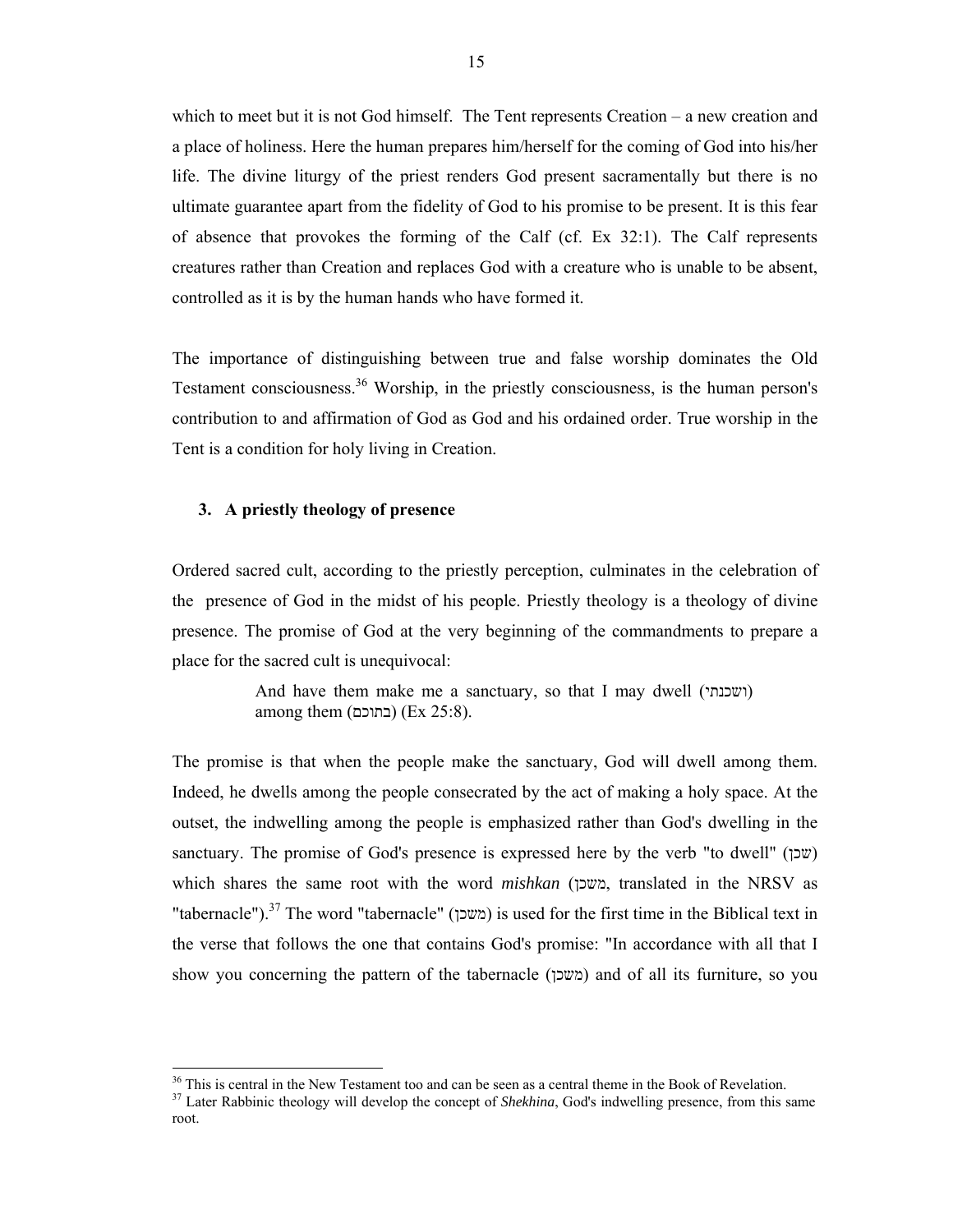shall make it (Hebrew: so you shall do<sup>38</sup> (וכן תעשו)" (Ex 25:9). The priestly texts that describe the construction of the Tent and the tabernacle and that promulgate the behavior within this sacred space, reach a peak in Leviticus 9 where Aaron and his sons initiate the sacred cult "on the eighth day" (Lev 9:1). The elaborate system of sacrifices and cultic acts culminate with the blessing that results:

> Aaron lifted his hands toward the people and blessed them; and he came down after sacrificing the sin offering, the burnt offering, and the offering of well-being. Moses and Aaron entered the Tent of Meeting, and then came out and blessed the people; and **the glory of the Lord appeared to all the people**. Fire came out from the Lord and consumed the burnt offering and the fat on the altar; and when all the people saw it, they shouted and fell on their faces (Lev 9:22-24).

The appearance of the glory of the Lord to all the people follows on the blessed state of the people that results from the fulfillment of the commandments of God and the initiation of the sacred cult. $39$ 

Whereas the prophet is the person who renders God present in the conjunction of the word and the act of hearing, the priest renders God present in the visual of cultic ritual that transforms matter into sacramental presence. God is present in the sacrament; the invisible becomes visible. This is presented as a possibility in the covenantal ritual that is enacted at Sinai. Moses recites the Torah to the people who respond: "All that the Lord has spoken we will do, and we will be obedient"  $(Ex 24:7)$ . Moses then splashes the blood of the sacrificed animals on the people, the sign of a new birth. The narrative then continues:

> Then Moses and Aaron, Nadav, and Avihu, and seventy of the elders of Israel went up, and they saw the God of Israel. Under his feet there was something like a pavement of sapphire stone, like the very heaven for clearness. God did not lay his hand on the chief men of the people of Israel; also they beheld God, and they ate and drank (Ex 24:9-11).

This vision of God precedes the instructions that are given for the Tent (Ex 25-31, 35-40) and the commandments concerning the sacred cult (Lev 1-8). This vision provides an opening parenthesis that is closed with the vision of the glory of the Lord at the initiation of the divine cult in Leviticus 9.

<sup>&</sup>lt;sup>38</sup> Perhaps a foreshadowing of Jesus' own instructions with regard to the Paschal meal: "Do this in remembrance of me" (Lk 22:19).

Seeing God (or God's glory) has already featured in the Exodus text, where after taking upon themselves the full yoke of the commandments (Ex 24:3.8), the representatives of the people eat and drink and see God (cf. Ex 24:10-11).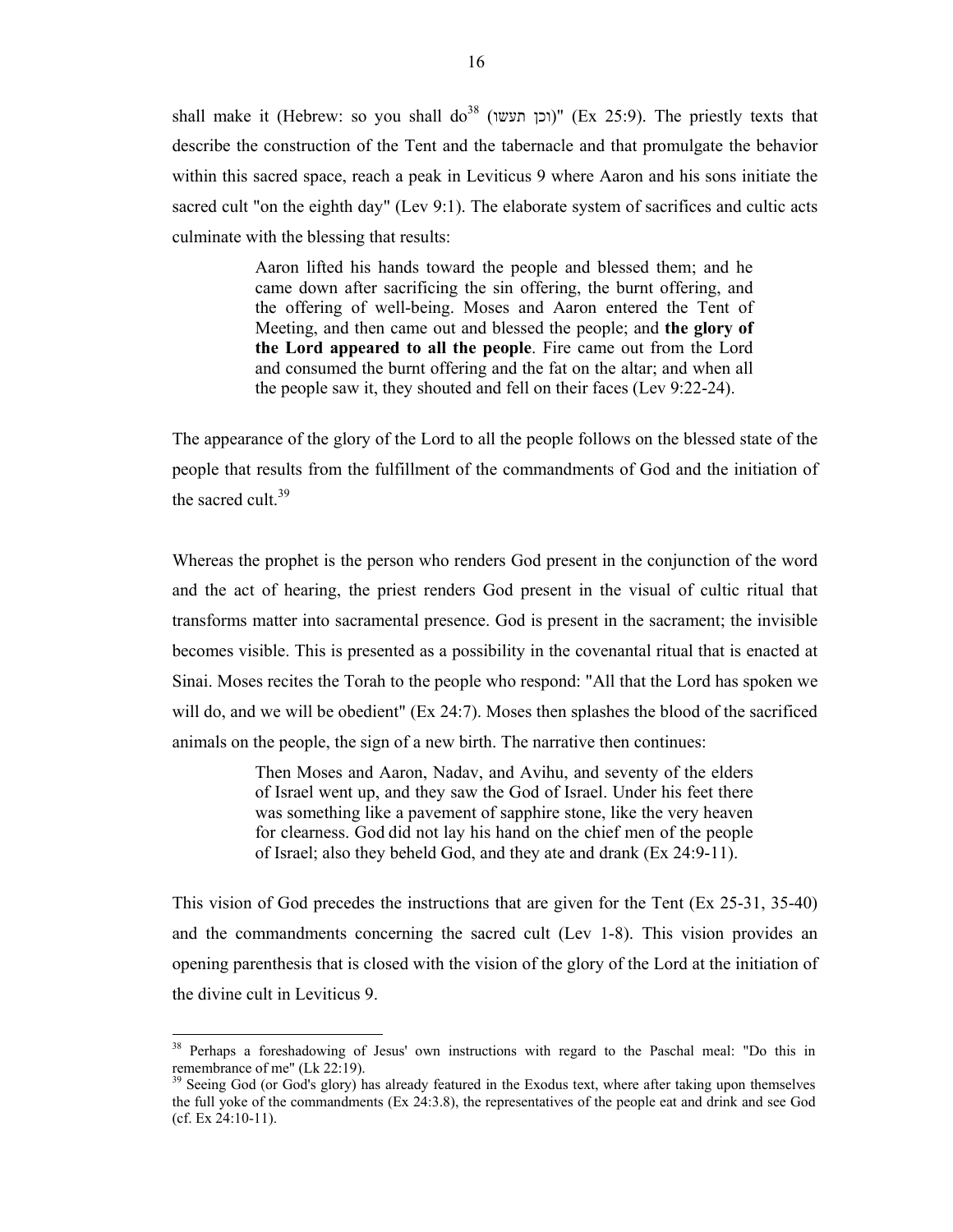The presence of God is guaranteed by God himself in the rituals that are carried out in the vicinity of the Tent. These rituals are primarily constituted by the offerings that must be brought to the Lord. The first part of the Book of Leviticus lays out the rituals for these offerings, beginning:

> The Lord summoned (called to) Moses and spoke to him from the Tent of Meeting, saying: Speak to the people of Israel and say to them: When any of you brings (offers) an offering of livestock to the Lord, you shall bring (offer) your offering from the herd or from the flock (Lev 1:1-2).

The word translated "offering" by the NSRV is the Hebrew word "qorban" (קרבן). In fact the NSRV obscures the insistence of the Hebrew text on the use of the word. The expression "bringing an offering", used twice in the English, is in the Hebrew an expression that repeats the same root word twice "offer an offering" (הקריב קרבן), thus repeating the root (קרב (קרב) four times in this one verse. The Hebrew word for "offering" (qorban) is a specifically priestly feature in the composition of the Pentateuch. Etymologically, the word refers to a gift offered to a king, and replaces the word "sacrifice" (זבח) used elsewhere in the Bible. It is derived from a root that is very evocative in the Hebrew language. The word "close" (קרוב) is derived from the same root. The expression "in the midst of" (בקרב) is also derived from the same root. The root evokes relationship, the offering establishes relationship and brings God close, even into the midst of the people's being.<sup>40</sup> The God who takes up a dwelling place in the Tent of Meeting is the God who dwells in the midst of the people as a real presence. This God is at the origin of the dynamic principle that sets the people in motion as God's agents of holiness:

> Then the cloud covered the Tent of Meeting, and the glory of the Lord filled the tabernacle (…) Whenever the cloud was taken up from the tabernacle, the Israelites would set out on each stage of their journey; but if the cloud was not taken up, then they did not set out until the day that it was taken up. (Ex 40:34.36-37).

God is present among the people, restoring relationship as he walks among them and they walk in him.

<sup>&</sup>lt;sup>40</sup> Zephaniah uses the words deriving from the root (q.r.v. קרב) and chapters 1 and 3 of his book play on the root – between "the day of the Lord is close" (1:7.14) and "the Lord in your midst" (3:15.17).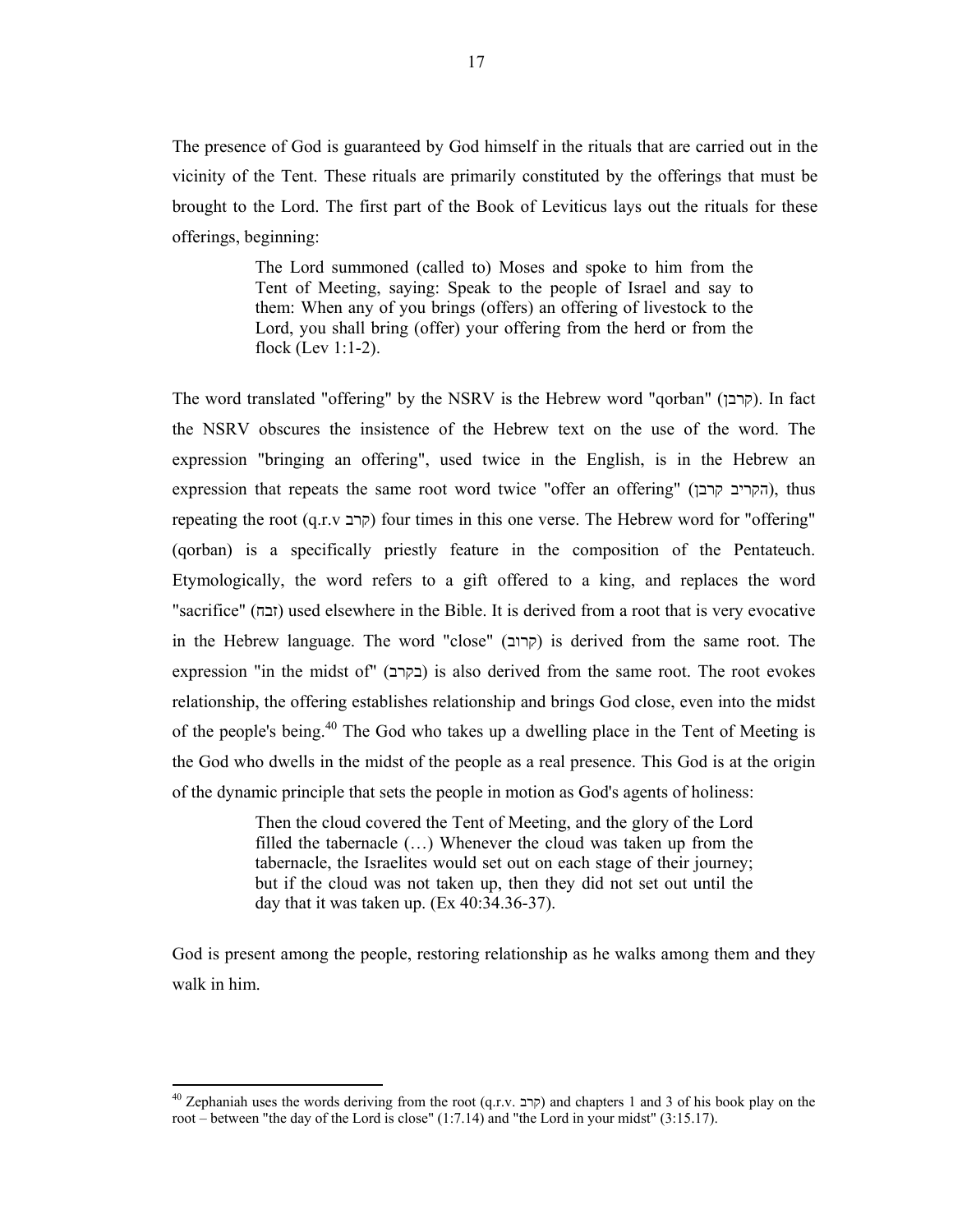The elaborate Biblical sacrificial cult does not imprison God but renders the human person present (again) to a God who has promised to be present. There is no doubt that the elaborate system of offerings carried out by the priests is fraught with danger. This is made evident in the narrative that immediately follows the beginning of the cult and the vision of God's glory. Aaron's sons, priests with their father, are annihilated when they offer "strange fire" before the Lord:

> Now Aaron's sons, Nadav and Avihu, each took his censer, put fire in it, and laid incense on it; and they offered unholy fire before the Lord, such as he had not commanded them. And fire came out from the presence of the Lord and consumed them, and they died before the Lord. Then Moses said to Aaron, "This is what the Lord meant when he said, **'Through those who are near me** (בקרובי)<sup>41</sup> I will show myself holy, and before all the people I will be glorified'" (Lev 10:1- 3).

The tragic episode of Nadav and Avihu, told without drama, is a parallel to the dramatic tale of the Golden Calf, where Aaron was the tragic protagonist. Idolatry does not accept God's absence. The problem of absence provokes the molding of the Gold Calf. Idolatry renders God permanently present, imprisoning the god idea in matter – either a false god is rendered present or the true God is wrongly represented.

The Hebrew expression "strange fire" (אש  $(x)$ , the offering that constitutes Nadav and Avihu's sin, translated by the NRSV as "unholy fire", is enigmatic. It does seem to be decoded though by the words: "such as he had not commanded them". God is rendered present only through the rite of representation that God himself has ordained. The struggle to remain on the straight and narrow in the worship of a God totally other is immediately doomed to failure. Yet, the rite itself also includes an intricate and detailed set of reparations that mend the oversights, errors and unintentional malpractices of the people often through the spilling of blood. The priest works in blood. The blood of animals is sprinkled, poured and splashed in various directions: on the Kapporet, on the altar and even on the people. Blood is life and represents a meeting between God and the human person:

> If anyone of the house of Israel or of the aliens who reside among them eats any blood, I will set my face against that person who eats blood, and will cut that person off from the people. **For the life of the flesh is in the blood; and I have given it to you for making**

<sup>&</sup>lt;sup>41</sup> "Those who are near me" (בקרובי) are those who offer (קרב) to the Lord what he has asked for.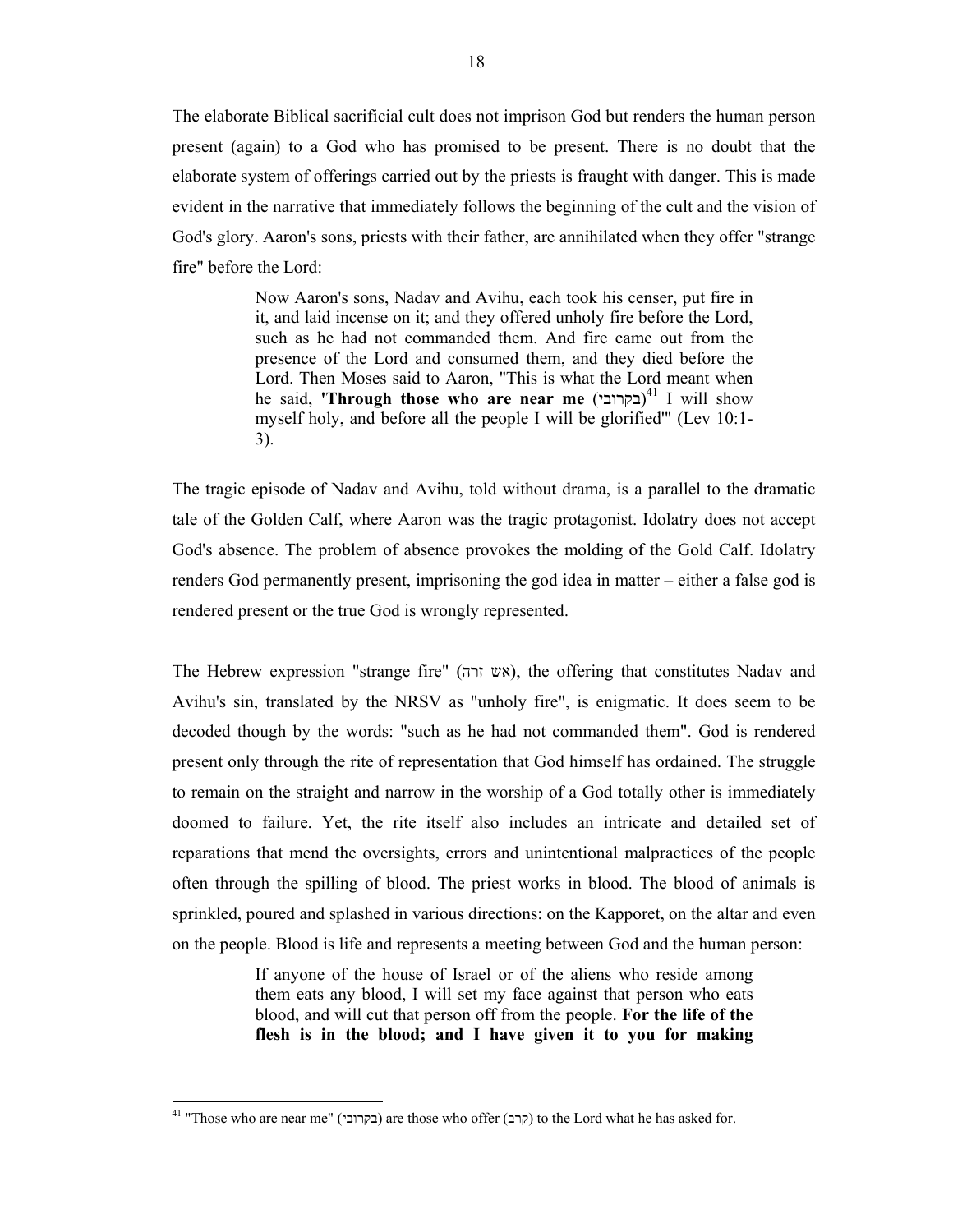Blood, which conveys the life of the flesh, is at the heart of the central atonement rite that the priest must undertake once a year in order to sanctify the people and the place of worship (cf. Lev 16). The details of the rite of this Day of Atonement are described as acts of sprinkling blood in the most holy places – on the Kapporet, in the Tent and on the altar, all defiled by a people so different from the God that calls them to be holy. The priest must re-present (present again) the people to God in a representation rite ordained by the God who is present. This act of re-presenting is soaked in blood that is life itself.

The offerings made by the priest **re-present** the people to God. Firstly, the offerings are cultic and not psycho-social in that they restore the people to holiness when this holiness is impaired by unintentional acts or involuntary states that sully the people. Intentional sins must find their just reparation in the world in which they were committed. Secondly, the offerings are cultic and not ethical in that they make the people holy again so that the people can come into the divine presence. Sins of a social nature are not rectified by this cultic worship and the cult cannot replace social action. On the contrary, the cultic reconciliation with God is renewal for a life of holiness in the world as the person restored to holiness goes out into the world in order to live in justice and righteousness. This is a very important aspect of the religious system of Israel – cult does not replace the world but prepares and renews one for life in the world.<sup>43</sup> The entire elaborate cultic system then becomes a rite of preparation and renewal, of drawing close to God, and of rendering holy matter, space and time so that the human can be with God. The ultimate goal is to transform the macrocosm through the rites in the microcosm, thus sanctifying unto the extremities of the earth. Ultimately, all of creation must become holy space, all humanity holy beings and all time holy Sabbath rest.

The rabbis pointed out that the instructions for the offerings given in the Book of Leviticus begin with the verb "to call to" (ויקרא) ("to summon" in the NRSV translation). The rabbis

 $42$  This would seem to be a priestly development on the existing law that can be found in Dt 12:23. It is also inserted in Gen 9:4.

<sup>&</sup>lt;sup>43</sup> This might remind us of the words of Jesus in the Sermon on the Mount: "so when you are offering your gift at the altar, if you remember that your brother or your sister has something against you, leave your gift there before the altar and go, first be reconciled to your brother or sister and then come and offer your gift" (Mat 5:23-24).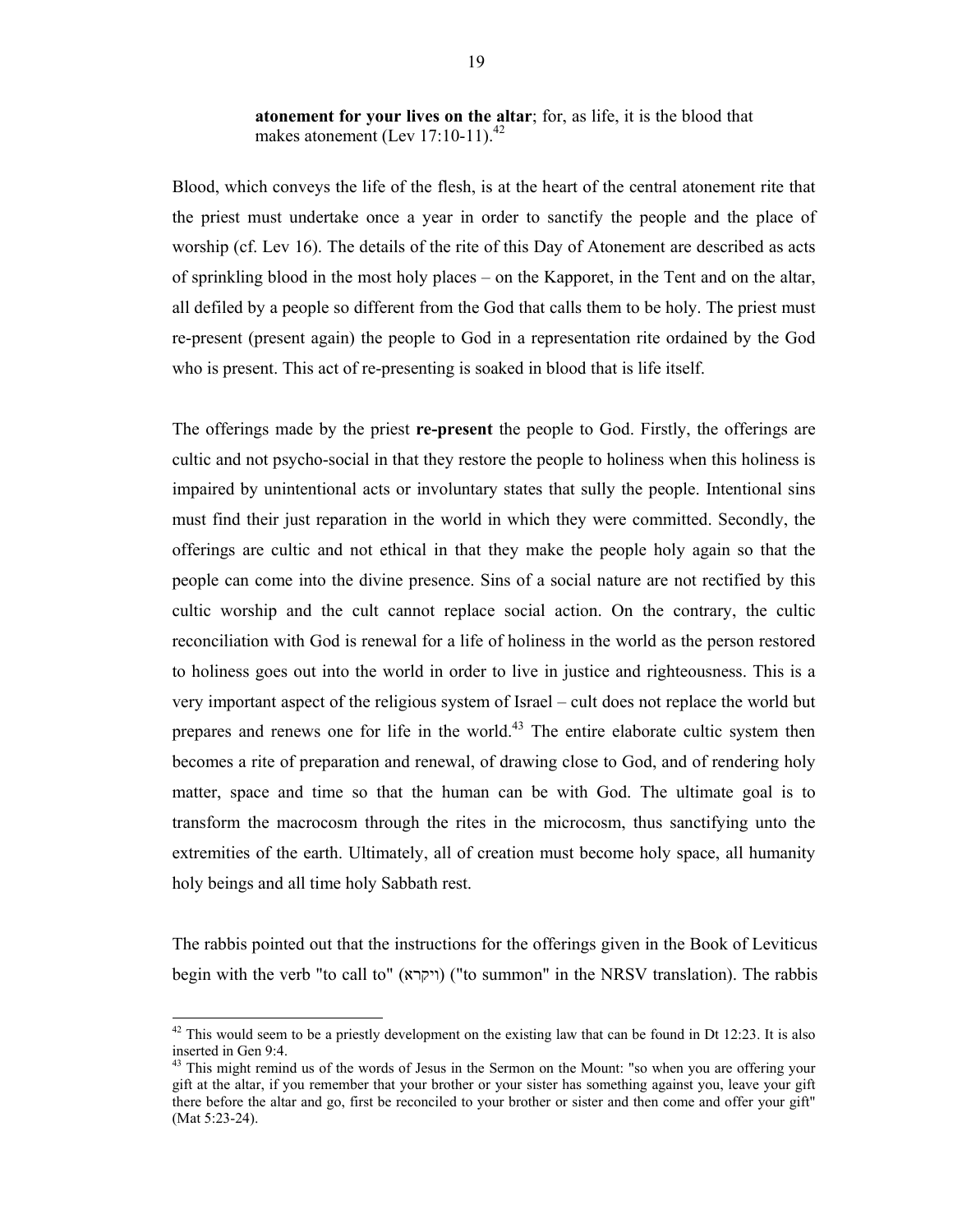link this verb with the one that initiates the crisis that is provoked by Adam's contravention of the commandment not to eat of the fruit of the tree:

> They heard the sound of the Lord God walking in the garden at the time of the evening breeze, and the man and his wife hid themselves from the presence of the Lord God among the trees of the garden. But the Lord God **called to** the man, and said to him, "Where are you?" He said, "I heard the sound of you in the garden, and I was afraid, because I was naked; and I hid myself" (Gen 3:8-10).

The human person's alienation from God is expressed in Adam's hiding from God when God calls out to him (*wa-yikra* ויקרא (in an attempt to renew a ruptured relationship, whereas God's re-entry into close relationship with Israel is accomplished in God's calling out to Moses (*wa-yikra* ויקרא), marking the initiation of the detailed cult of offerings. Adam withdrew from God's presence (hiding in the trees); Israel enters God's presence (coming into the Tent of Meeting) bearing its offerings, preparing and renewing itself for an encounter that will make Israel apostle of God's holiness. The Pontifical Biblical Commission, describing the priestly cult, underlines the gratuitous gift of the Lord's presence in our all too human world:

> The cult is a vast symbolism of grace, an expression of God's "condescension" (in the Patristic sense of beneficent adaptation) towards human beings, since he established it for pardon, purification, sanctification and preparation for direct contact with his presence  $(kabod,$  glory).<sup>44</sup>

Presiding at the sacred cult and instituting the sacraments of presence, the priest renews humanity in its awareness of God's presence. In this renewal of matter and spirit, the human person can celebrate God's presence in a sober calling to mind that it is he or she who has been absent. It is this renewed consciousness of God's presence that is carried forth from the sanctuary to the ends of the earth.

#### **4. A priestly theology of joy**

 $\overline{\phantom{a}}$ 

One of the final commandments in the Pentateuch is the commandment to bring the first fruits of the land to the place that God has chosen and there present them to the priest while

<sup>44</sup> PONTIFICAL BIBLICAL COMMISSION, *The Jewish People and their Sacred Scriptures in the Christian Bible* (Rome, Libreria Editrice Vaticana, 2001), n. 46.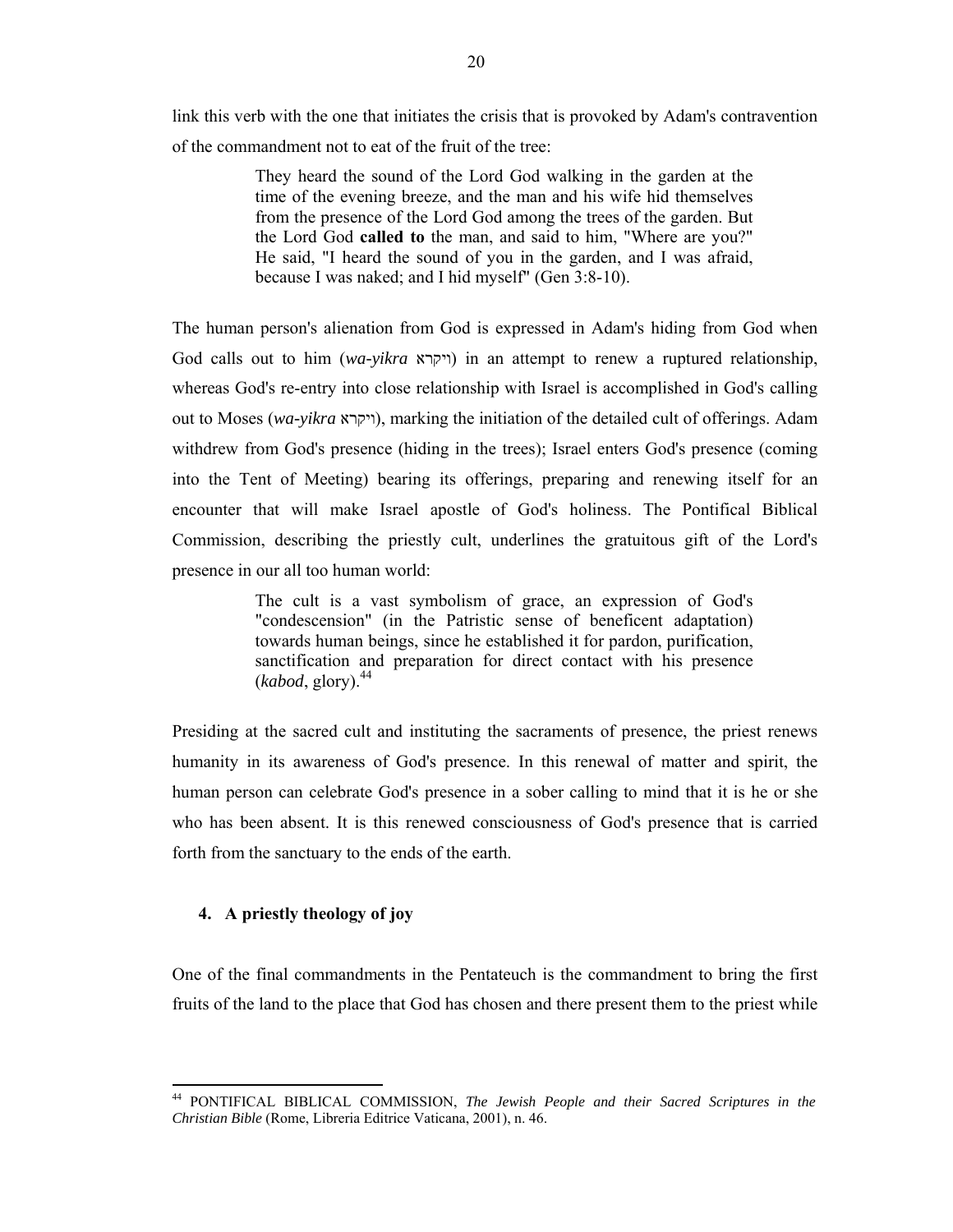making a confession of faith that remembers God's saving deeds in favor of Israel (Dt 26:1- 15).

> Then you, together with the Levites and the aliens who reside among you, **shall celebrate (rejoice)** with all the bounty that the Lord your God has given to you and to your house (Dt 26:11).

The act of memory of the saving deeds of God, culminating in the bringing of Israel into the land, leads to the act of thanksgiving, the necessary condition for receiving a gift as a gift and not as a rightful appropriation. Here I would like to dwell on the commandment to rejoice. The NRSV translates the Hebrew word (ושמחת (in Dt 26:11 with the term "to celebrate", however, the term might be better translated as "to rejoice". In fact, a few verses later, in the instruction to initiate the divine cult in the land, at Mount Ebal, the verb is repeated and translated this time rejoice:

> You must build the altar of the Lord your God of unhewn stones. Then offer up burnt offerings on it to the Lord your God, make sacrifices of well-being, and eat them there, **rejoicing (ושמחת (before the Lord** your God. You shall write on the stones all the words of this law very clearly (Dt 27:6-8).

The commandment to rejoice integrates the words of the law and the words of the narrative of God's mighty saving deeds done for Israel's sake, thus serving as a fitting conclusion to the law. Joy is not a significant element in the vocabulary of the specifically priestly texts in the Pentateuch. The only time the word is used is in Leviticus is in relation to the Feast of Tabernacles when it is said: "you shall rejoice (ושמחתם (before the Lord your God for seven days" (Lev  $23:40$ <sup>45</sup>. However, I would like to suggest that joy is an essential element in the Old Testament's theology of priesthood and of cult. The words "rejoice" and "joy" resound in the texts that describe the living out of the cult after the Book of Leviticus.<sup>46</sup> Among the books that repeatedly use these words to describe the correct attitude for the unfolding of the cult are Deuteronomy, the Books of Chronicles, Ezra and Nehemiah and the Psalms. All of these books are fundamentally concerned with cult and worship.

 $45$  This is echoed as fulfillment in Neh 8:17, in the description of the Feast of Tabernacles that follows the recitation of the Law by Ezra in the rebuilt Jerusalem.

 $\beta$  This joy reaches its plenitude in the descriptions of the heavenly (or earthly liturgical) worship in the Book of Revelation at the end of the New Testament when all of human existence becomes a joyful act of worship (cf. Rev 5:11-13).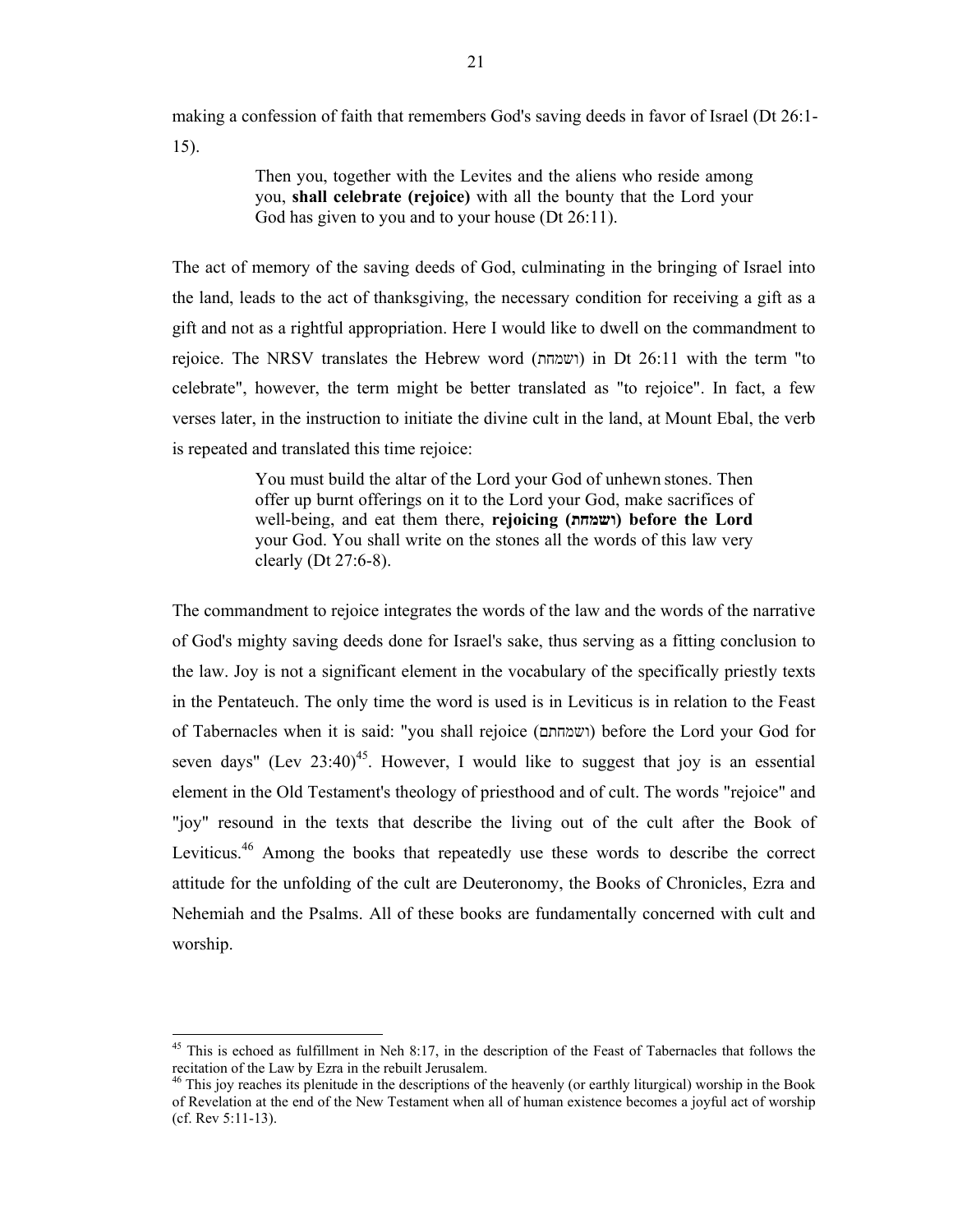In Deuteronomy<sup>47</sup>, the commandments begin with a sharp distinction between idolatry and true worship. In prescribing the place for true worship, the text commands:

> But you shall seek the place that the Lord your God will choose out of all your tribes as his habitation to put his name there. You shall go there, bringing there your burnt offerings and your sacrifices, your tithes and your donations, your votive gifts, your freewill offerings, and the firstlings of your herds and flocks. And you shall eat there in the presence of the Lord your God, you and your households together, **rejoicing (ושמחתם (in all the undertakings** in which the Lord your God has blessed you (Dt 12:5-7).

Being in the presence of the Lord is cause for rejoicing. Many of the other texts that speak of being in the place (the Deuteronomistic term for the Temple) also add the element of rejoicing (cf. 12:12.18, 14:26, 16:11.14.15, 26:11, 27:7).

The second series of history books (as grouped in the Christian Old Testament, from 1Chr to Neh) also focuses on the cult and its re-establishment after the Exile. Here too the terms "to rejoice" and "joy" characterize the cult. In the description of the bringing of the Ark of the Covenant to Jerusalem and placing it in the Tent, David is described as meticulously ordering the cult in the holy place.<sup>48</sup> An important element in this order is the ordaining of the singers and musicians who accompany the cult and who are commanded "to raise loud sounds of joy (שמחה) "(1Chr 15:16). The ark is then brought to Jerusalem "with rejoicing (שמחה) "(1Chr 15:25). The scene of David's ecstatic leaping and dancing before the Ark (1Chr 15:29, cf. 2Sam 6:16) is firmly rooted in the joy that surrounds the cult. The entry of the Ark provides the narrative context for the Chronicler of the initiation of the psalms, as those appointed by David are "to invoke, to thank and to praise the Lord" within the context of Temple cult that manifests God's presence: "Honor and majesty are before him, strength and joy are in his place" (1Chr 16:27). The Chronicler presents King David as a second Moses; it is he who gives the instructions for the building of the Temple. In the text that is parallel to Ex 25 (the contributions for the construction of the Tent and the Tabernacle), David initiates the collection of the contributions for the work of construction of the Temple. As the gifts flow into the treasury, the Chronicler concludes:

 $47$  According to most historical-critical hypotheses, the D source (behind Deuteronomy) is older than the P and H sources (behind Leviticus). We are interested here in the final canonical form of the Pentateuch, perhaps redacted by a priestly element, that puts Deuteronomy as the final word.

This is a fundamental difference between the David of the Deuteronomist historian, whose David has no part in building the Temple, and the Chronicler's David who plans the Temple down to the last detail, leaving it for Solomon to construct. This suggests a new Moses – Joshua relationship between David and Solomon.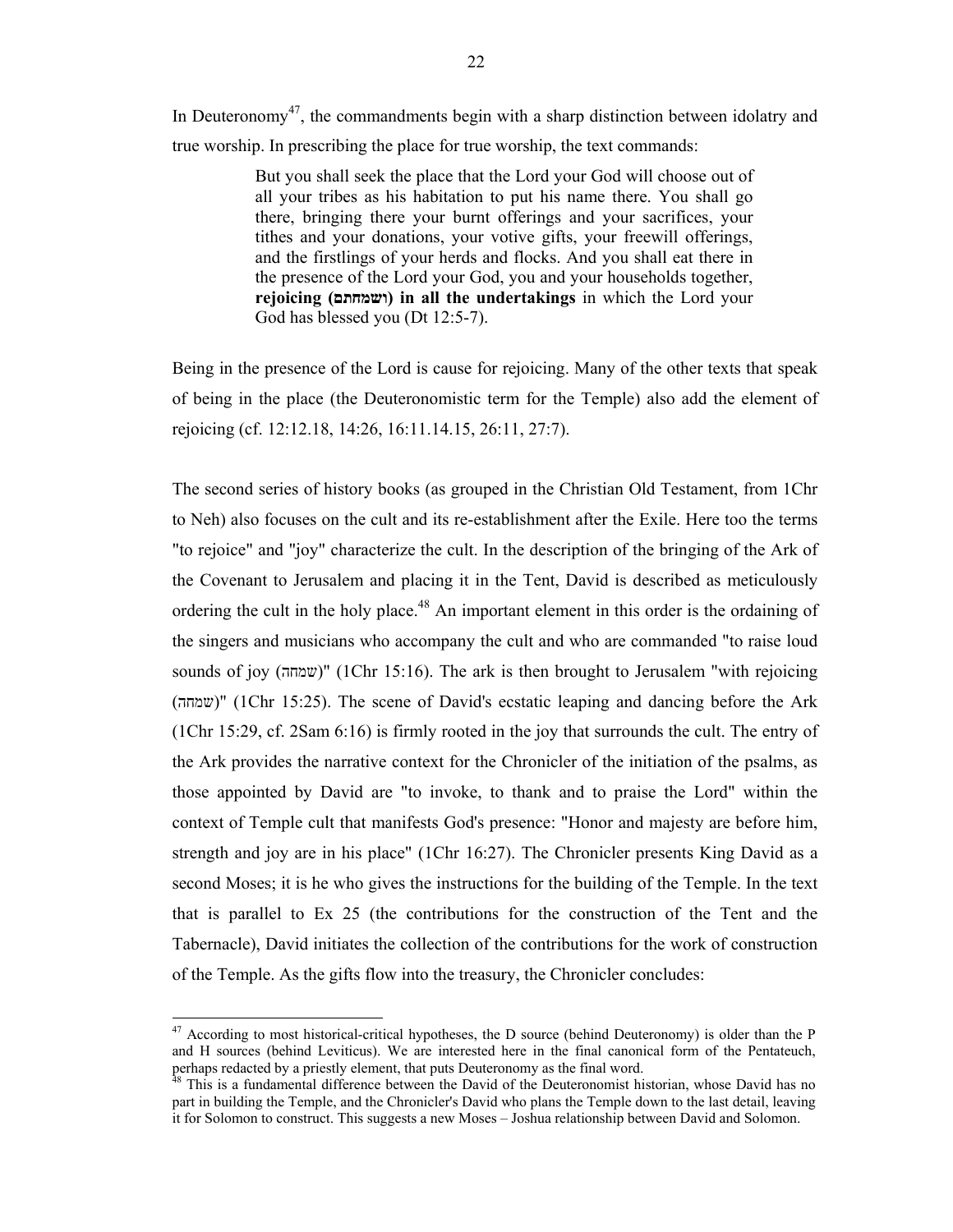Then the people **rejoiced (וישמחו (**because these had given willingly, for with single mind they had offered freely to the Lord; King David also **rejoiced greatly (שמחה שמח**) **(**1 Chr 29:9).

David's prayerful rejoicing as the contributions flow culminates in a joyous feasting that evokes Sinai's covenant moment: "and they ate and drank before the Lord on that day with great joy" (1Chr 29:22a).<sup>49</sup> This marks the end of David's reign and the transfer to his son, Solomon, in the Chronicler narrative. This joy connected to the cult is a feature throughout the Chronicler's writings (cf. 1Chr 29:17.22, 2Chr 7:10, 15:15, 23:21, 24:10, 30:23.25.26). This accent continues through the Books of Ezra and Nehemiah too (Ezr 3:12-13, 6:22, Neh 8:12.17.27 12:43-44).

Finally, the book of the Bible that accompanies the divine cult more than any other is that of the Psalms. Here too the focus on joy within the cultic context is striking. Psalm 122, the psalm that proposes going to the Temple, begins with an outburst of joy: "I was glad (I rejoiced שמחתי (when they said to me, "Let us go to the house of the Lord!" (Ps 122:1). This joy characterizes the response of the people to the invitation to approach the Temple. The joyful exclamation in the psalm for Tabernacles: "This is the day that the Lord has made; let us rejoice (be glad) and be glad (rejoice נשמחה (in it." (Ps 118:24) is the joy of the worshipper celebrating God and the intimate interchange with him that the cult allows for. This joy is encapsulated in Psalm 100:

> Make a joyful (jubilant) noise to the Lord, all the earth.<sup>2</sup> Worship the Lord with gladness (joy שמחה); come into his presence with singing.  $\frac{3}{2}$ Know that the Lord is God. It is he that made us, and we are his; we are his people, and the sheep of his pasture.  $4$  Enter his gates with thanksgiving, and his courts with praise. Give thanks to him, bless his name.  $\frac{3}{5}$  For the Lord is good; his steadfast love endures forever, and his faithfulness to all generations (Ps 100:1-5).

Worship is at its peak when it is filled with the heartfelt, throbbing joy of encountering the living God. $50$ 

## **Conclusion: The necessary dialogue**

<sup>&</sup>lt;sup>49</sup> This scene is again evoked after the reading of the Law in the days of Ezra and Nehemiah, where feasting and great rejoicing are described (Neh 8:12).

 $50$  The semantic field of joy and rejoicing in the Book of Psalms is too extensive to cover adequately here.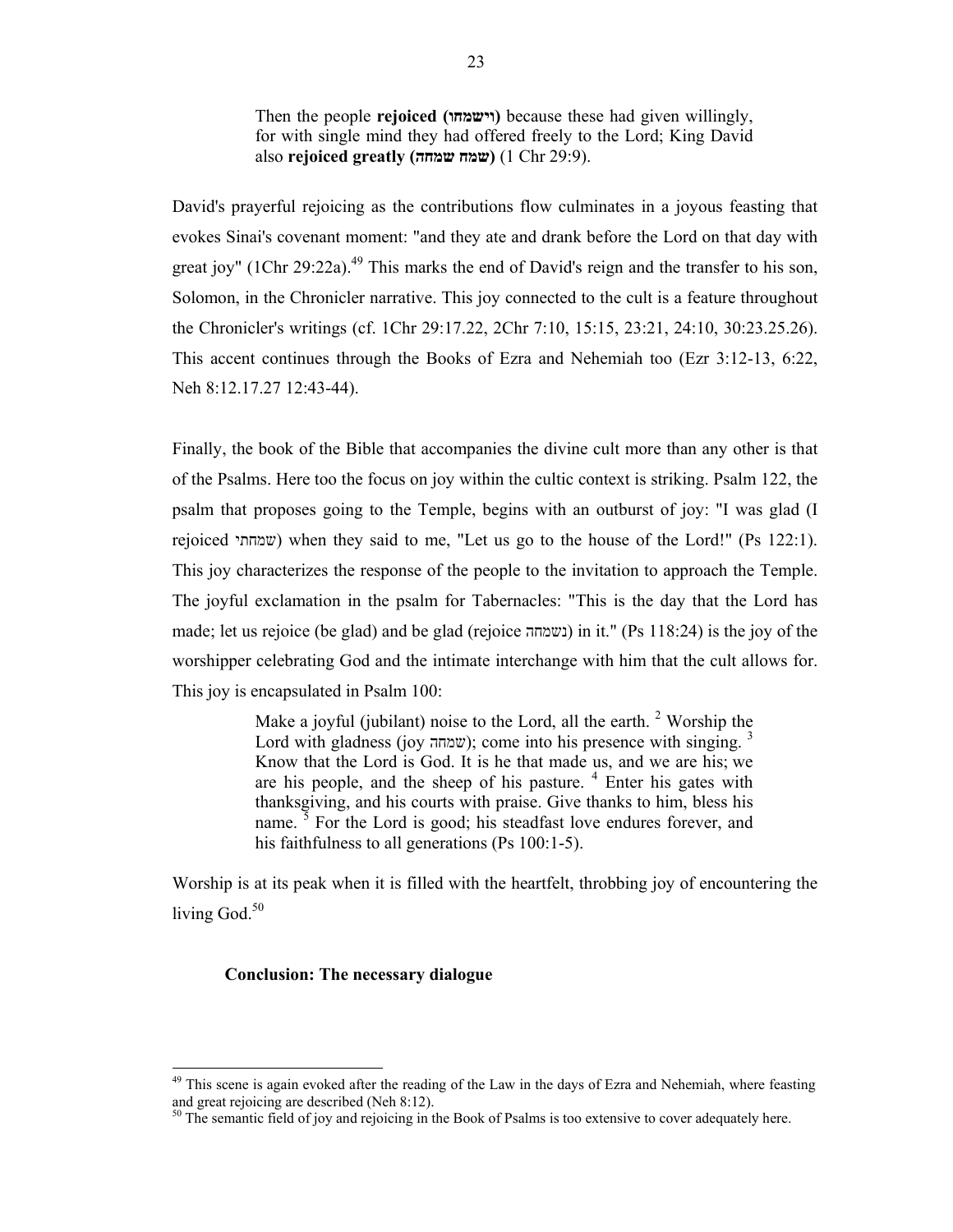The priest is one of the four principal mediators in the relationship between God and God's people in the Old Testament. In order to carry out his task in fidelity and truth, the priest must be in dialogue with the other principal mediators: king, sage and prophet. In his wisdom, God does not give all the gifts to one member, but rather assures the functioning of the social-spiritual body by insisting on the collaboration of all its members (cf. 1Cor 12-14).

The danger of priesthood and cult is that cult can become "manipulative self indulgence", according to the expression of Brueggemann<sup>51</sup>. The priest is in constant danger of taking himself too seriously, thus deceiving the people and promising what he cannot deliver. as man of the law; he can become too legalistic and obsessive about formal categories forgetting the social space in which he must function and find his place. The cult is in danger of taking precedence over the dignity of the human person. In addition, the priest might overemphasize the boundaries between sacred space and the rest of creation, retreating obsessively into designated sacred space and ignoring the fact that God's sacred space knows no boundaries. Finally, the priest is in danger of seeing himself as the unique guarantor of God's presence. This kind of cult "substitutes self referenced manipulation for trustful submissiveness." $52$  In order to avoid these dangers, the constant dialogue between the priest and each of the other mediators: king, sage and prophet, is essential.

The dialogue between priest and king focuses on the socio-political and historical contingencies in which priestly coherence must find its place.<sup>53</sup> There must be a constant dialogue between the coherence of the sacred cult and the contingent historical sociopolitical and economic context in which it is celebrated in the world. The king represents this contingency *par excellence*, situated as he is in the world of events. The king, called to be the representative of God's authority, justice and peace in the world, draws the attention of the priest to these worldly contingencies (politics, economics, social dynamics, etc) in which priestly coherency unfolds in the cultic acts. The priest who turns into contingent political actor, loses the freedom necessary to enact and guarantee the holiness of God in the human world. However, the priest who ignores contingencies risks sanctifying the

<sup>51</sup> W. BRUEGGMANN, *Theology of the Old Testament*, 699. 52 IDEM.

<sup>&</sup>lt;sup>53</sup> One interesting Biblical text on this theme is the description of the encounter between David and Ahimelech in 1Sam 21:1-10. This confrontation is referred to by Jesus in Mk 2:23-28 in which Jesus reminds his hearers that "Sabbath was made for man, not man for the Sabbath" (2:28).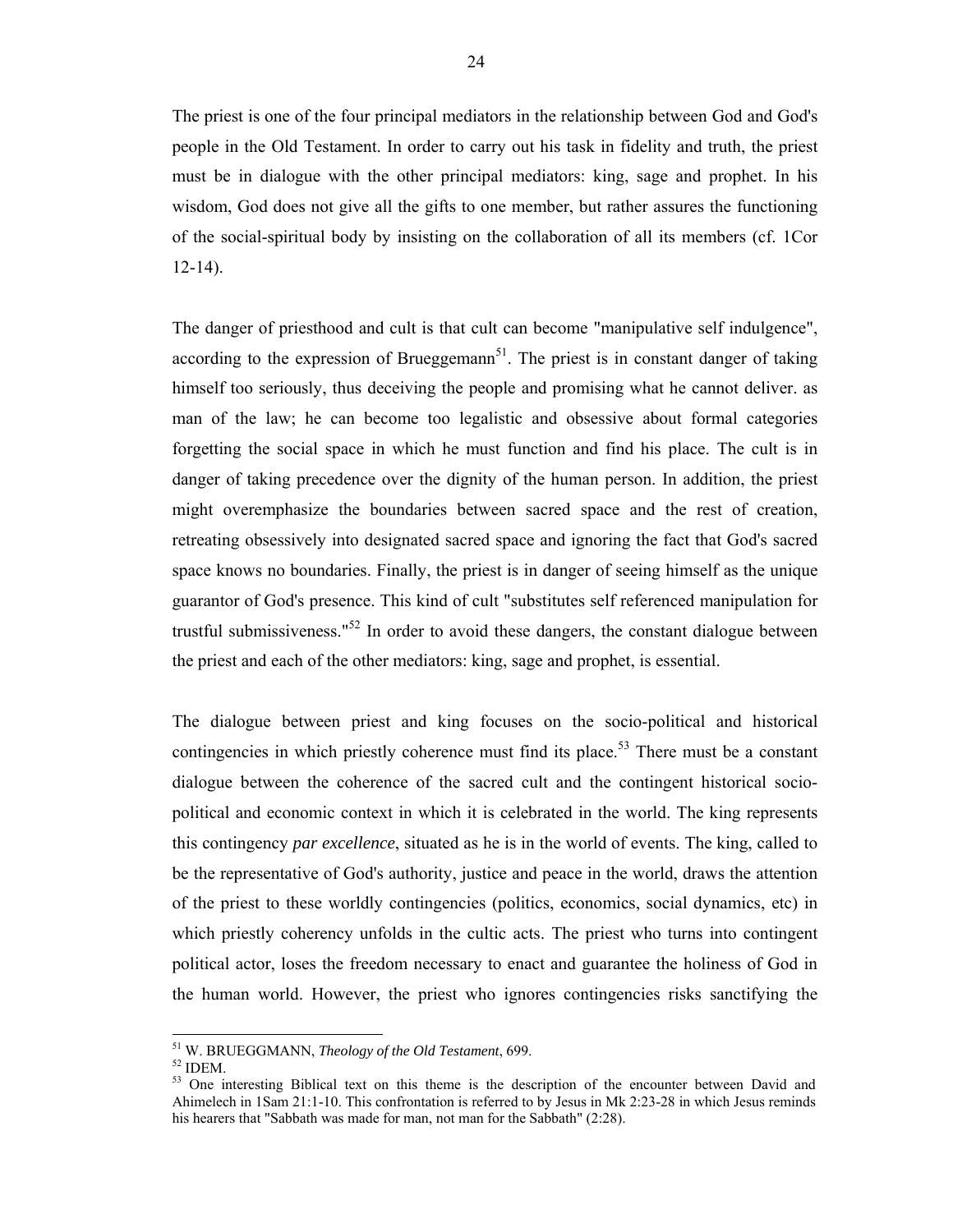*status quo* by celebrating the sacred rites of sacramental presence in a context that makes the presence of God absurd. Even more importantly, he risks turning the cult itself into an idol, ignoring the fullness of the human person, whom he is supposed to be forming for holiness.

The dialogue between the priest and the sage must focus on the correct relationship between all creation, on the one hand, and holy time, holy space and holy things, on the other hand. The priest is authorized by God to make certain aspects of creation holy. This sacramental role is fundamental to the reopening of channels of communication between God and the human person who is sinner. However, the priest is in danger of attempting to imprison God in the holiness that he enacts. The sage reminds the priest that God created all humans in holiness and the human inability to perceive this holiness is linked to the human's fallen state. Ultimately all are called to be a kingdom of priests in which the Temple is each human body, destined to carry God's holiness to the ends of the earth.

Finally, the dialogue between priest and prophet must hold up the primacy of God's word. Whereas the priest renders God present within the visual unfolding of acts of worship and offering, the prophet reminds us that God is ultimately beyond human activity. Absence and presence are fundamental to God's free engagement with the human person and the priest must hear the prophet so as not to fall into the danger of adoring a Calf rather than the living God, mediating the fire of Sinai rather than offering "strange fire"<sup>54</sup>. The prophet's word insists on clear distinctions between true and false, between upright and sinful that ultimately must be integrated into the priestly vision of holy and common, clean and unclean. The prophets rail against a cult and a priesthood that are impervious to a living, speaking God and a sinful and suffering humanity. The priests can not imprison God in the cult but rather he must seek to prepare the human person for a living encounter with God beyond the cult. Isaiah's words right at the beginning of the Prophetic Books ring out:

> $11$  What to me is the multitude of your sacrifices? says the Lord; I have had enough of burnt offerings of rams and the fat of fed beasts; I do not delight in the blood of bulls, or of lambs, or of goats. <sup>12</sup> When you come to appear before me,<sup>1</sup> who asked this from your hand? Trample my courts no more;  $^{13}$  bringing offerings is futile; incense is an abomination to me. New moon and sabbath and calling of convocation

<sup>&</sup>lt;sup>54</sup> This refers again to the experience of Nadav and Avihu, paradigmatic priestly figures, who witnessed God as "a devouring fire" (Ex 24:17) yet they saw him and ate and drank in his presence (Ex 24:9-11). However, they were then devoured by this fire when they offered "strange fire" on the altar (Lev 10:1).